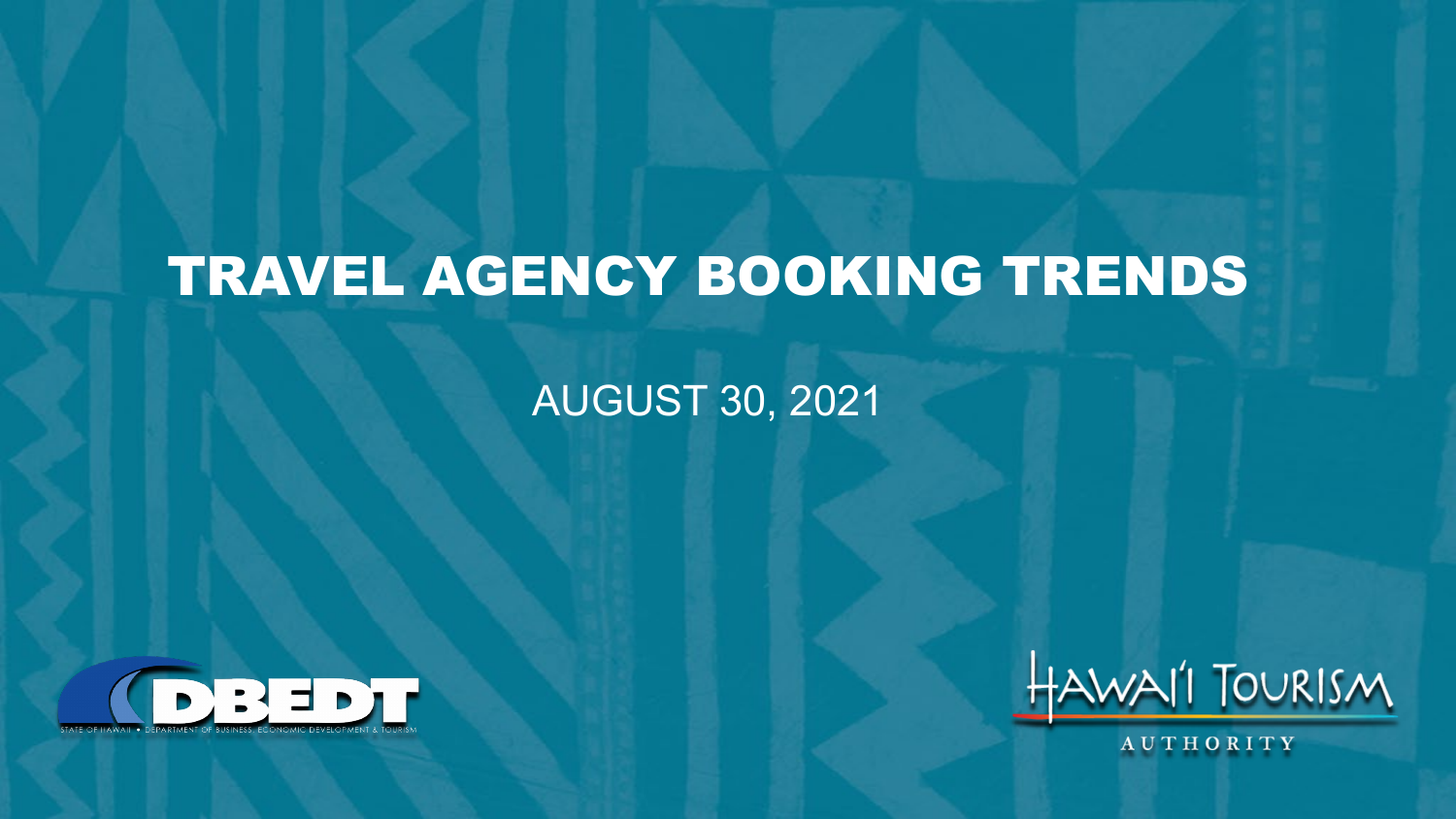# Global Agency Pro

- HTA subscribes to Global Agency Pro, an online travel distribution system consisting of Travel Agency data.
- Global Agency Pro provides access to over 90% of the world's Travel Agency airline transactions.
- The database consists of five years of historical ticketing data and one year of advance purchase data.
- The information is updated daily with a recency of two days prior to current date.



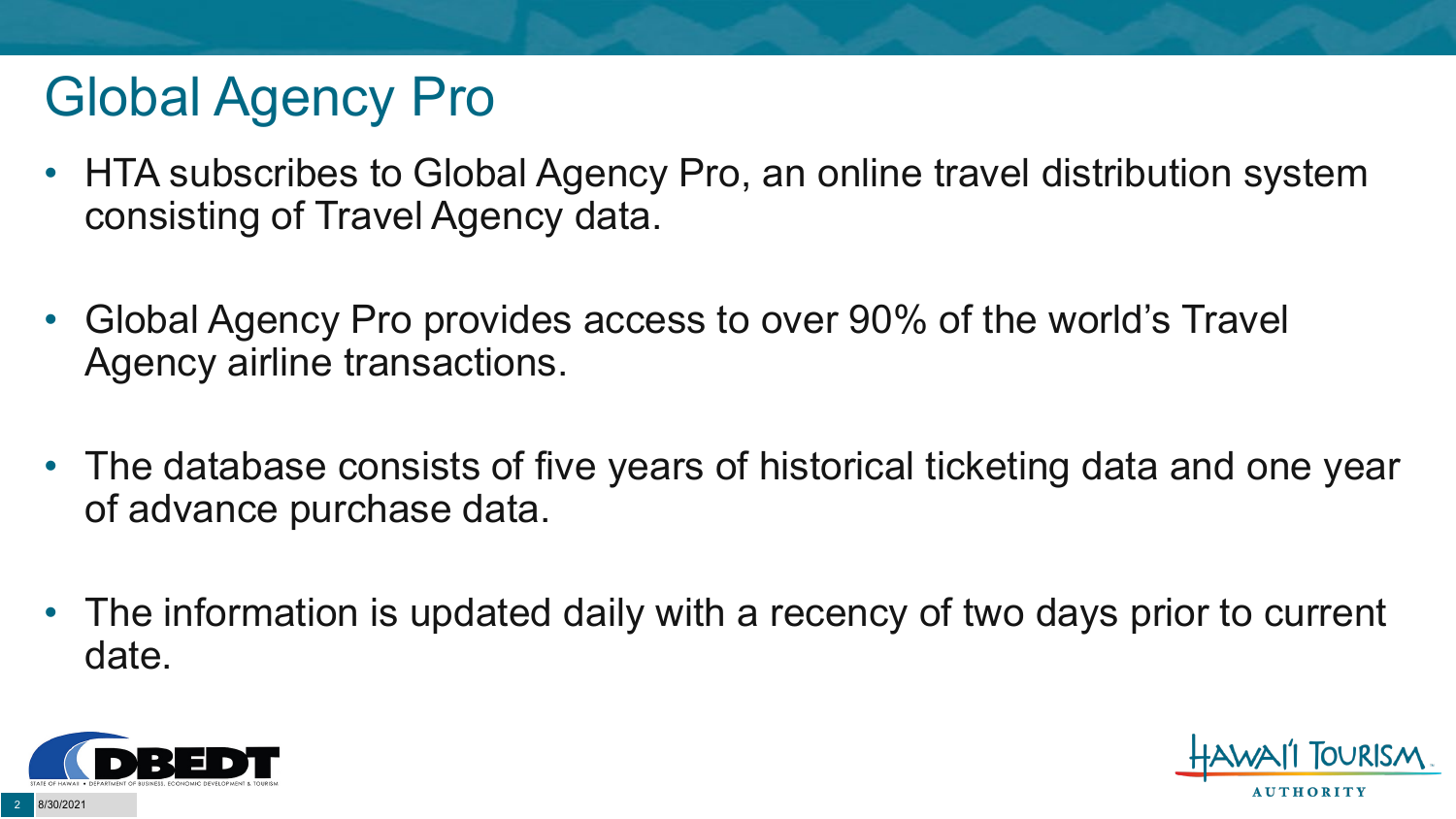# Global Agency Pro Index

#### • Bookings

– Net sum of the number of visitors (i.e., excluding Hawai'i residents and inter-island travelers) from Sales transactions counted, including Exchanges and Refunds.

#### • Booking Date

– The date on which the ticket was purchased by the passenger. Also known as the Sales Date.

#### • Travel Date

– The date on which travel is expected to take place.

#### • Point of Origin Country

– The country which contains the airport at which the ticket started.

#### • Travel Agency

– Travel Agency associated with the ticket is doing business (DBA).



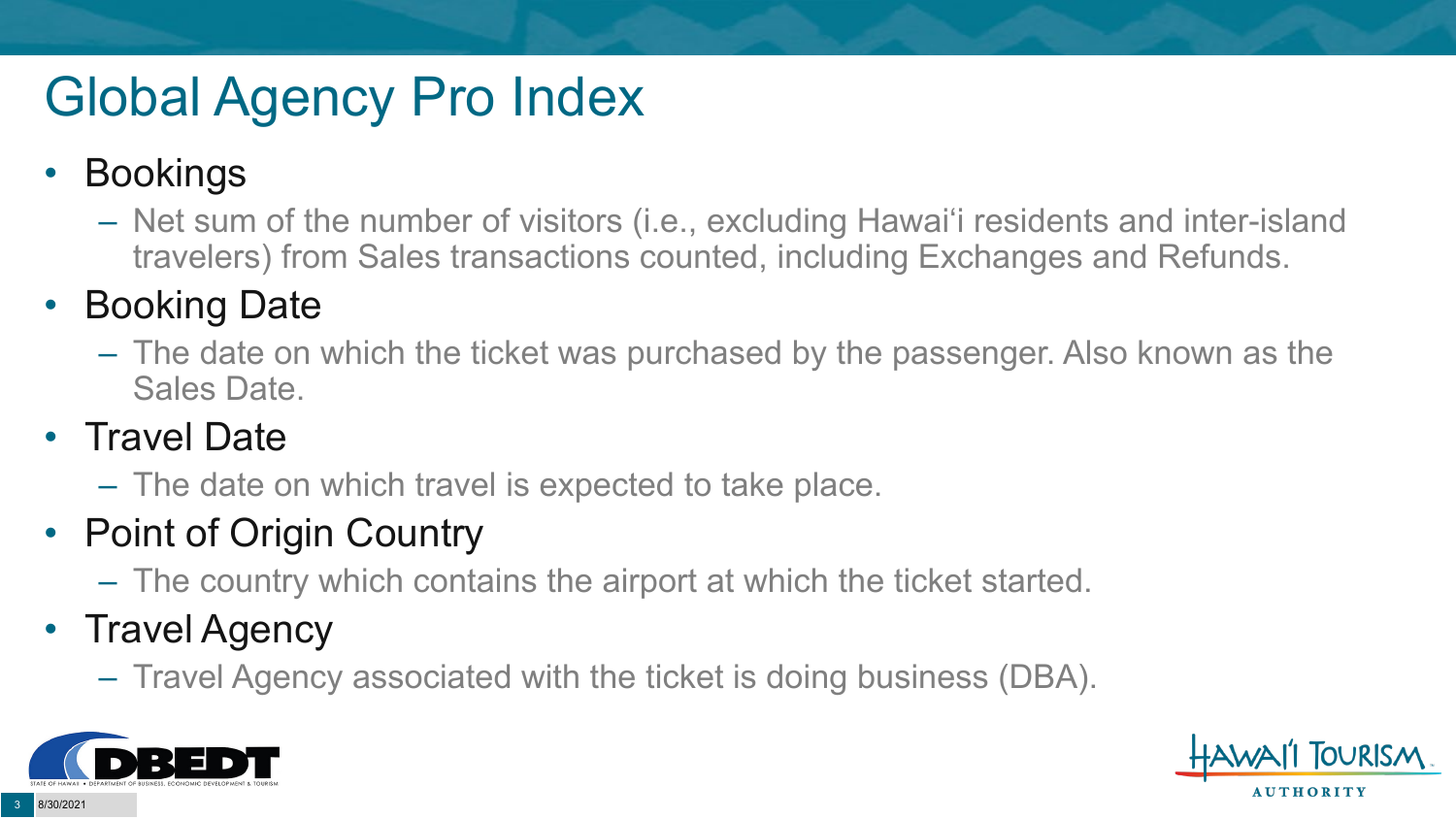US

#### Travel Agency Booking Pace for Future Arrivals, by Month



#### Travel Agency Booking Pace for Future Arrivals, by Quarter



Source: Global Agency Pro as of 08/28/21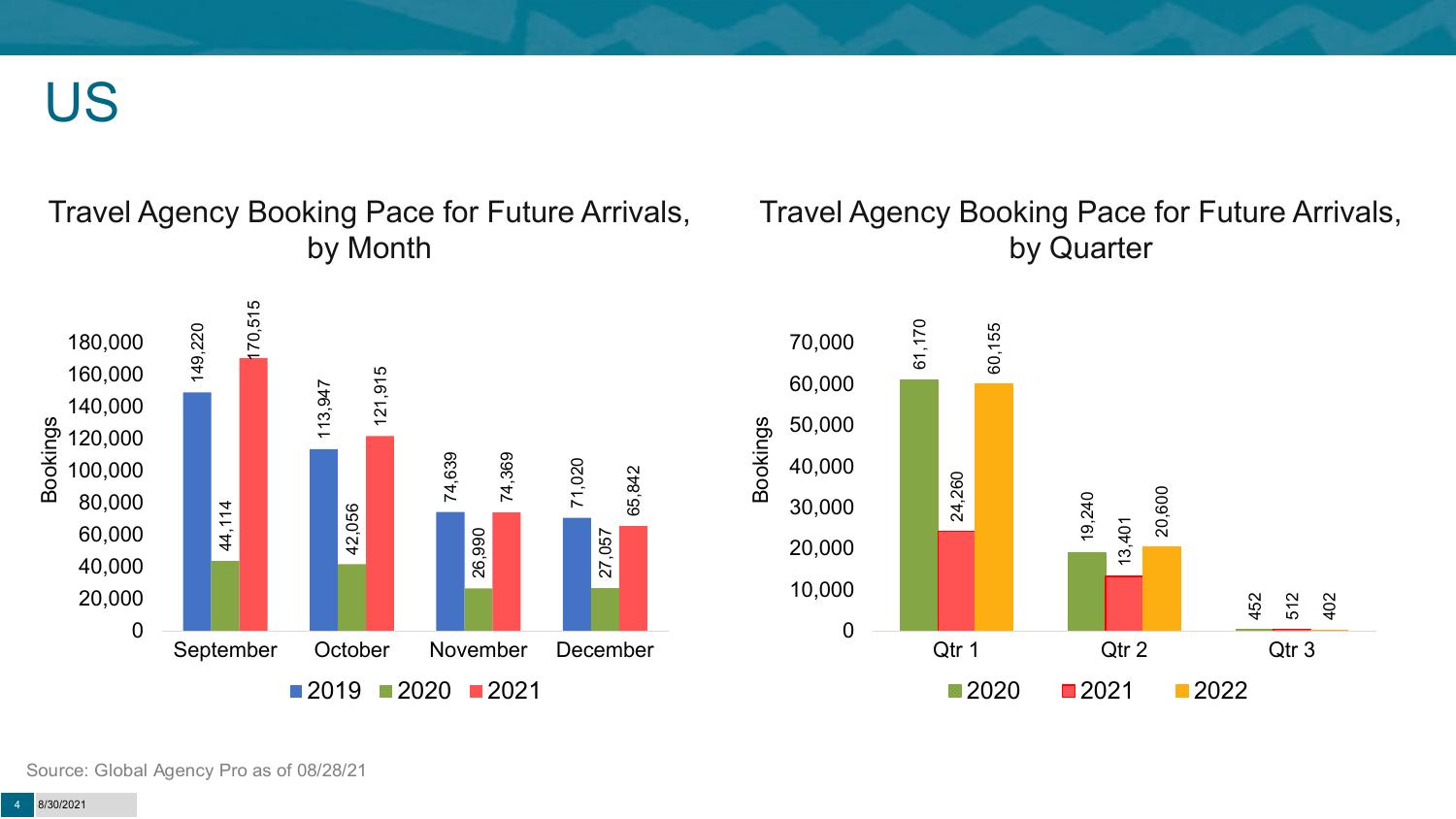

Travel Agency Booking Pace for Future Arrivals, by Month



#### Travel Agency Booking Pace for Future Arrivals, by Quarter



Source: Global Agency Pro as of 08/28/21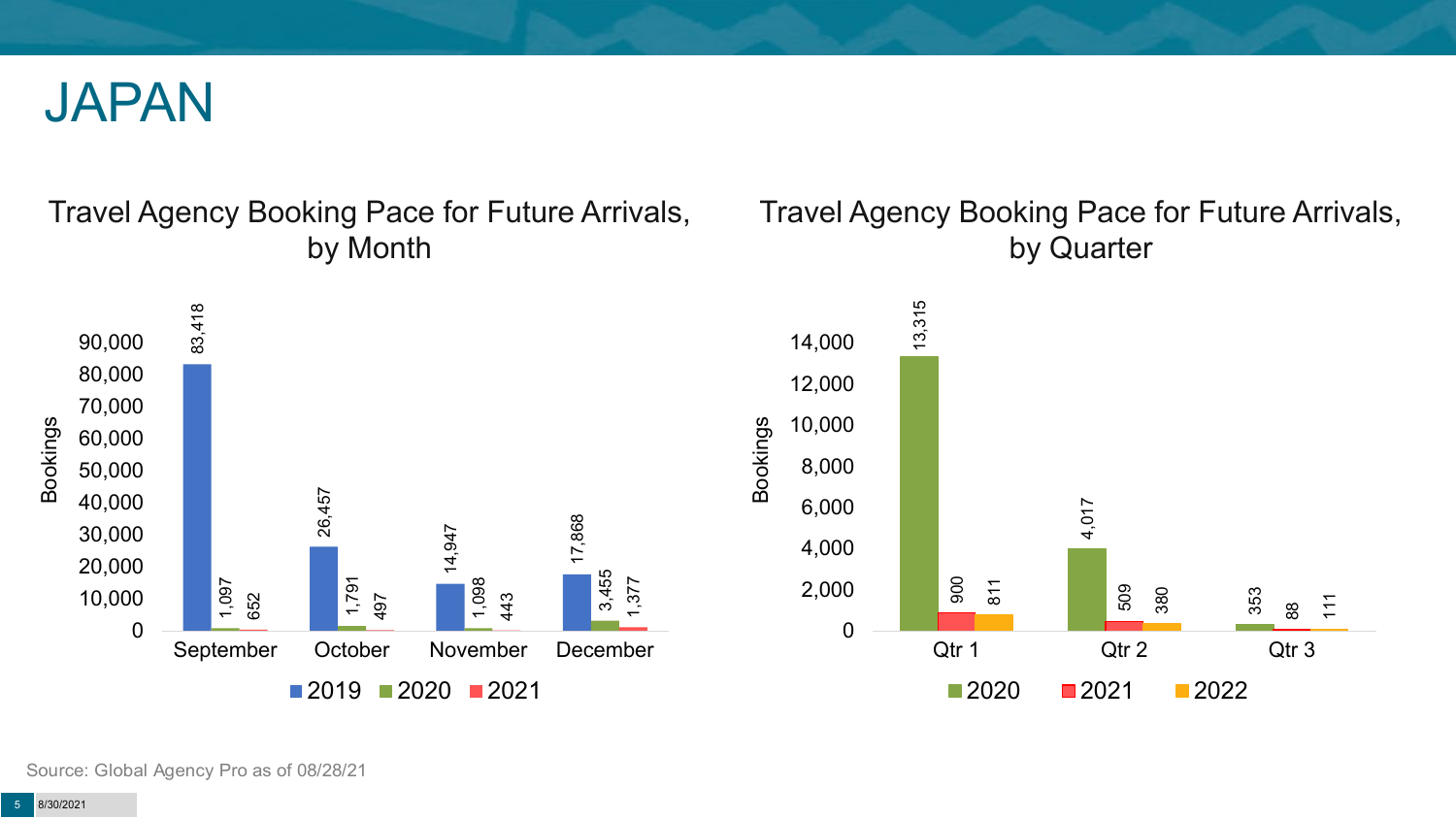#### CANADA

Travel Agency Booking Pace for Future Arrivals, by Month



#### Travel Agency Booking Pace for Future Arrivals, by Quarter



Source: Global Agency Pro as of 08/28/21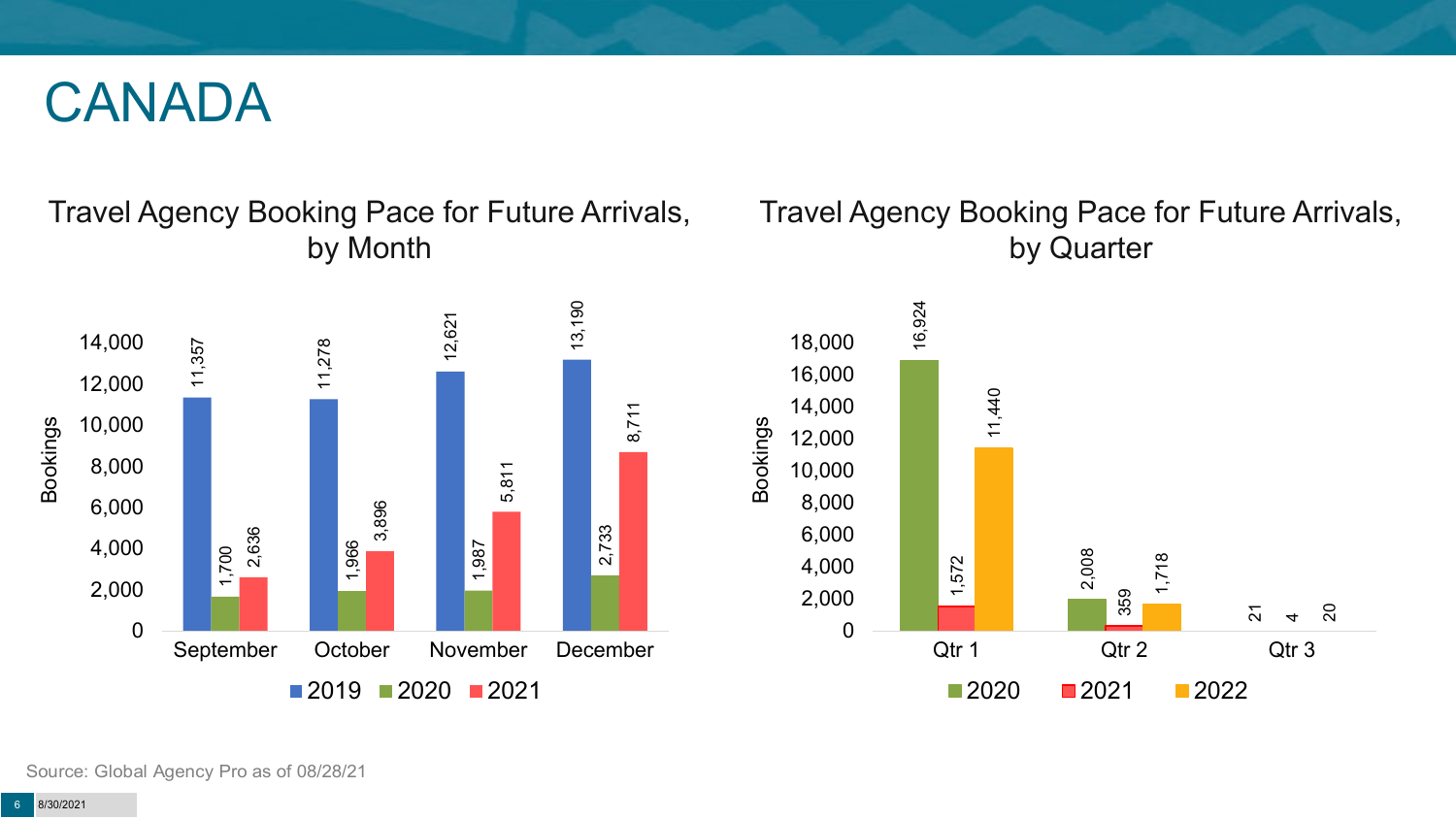#### KOREA

#### Travel Agency Booking Pace for Future Arrivals, by Month



#### Travel Agency Booking Pace for Future Arrivals, by Quarter



Source: Global Agency Pro as of 08/28/21

8/30/2021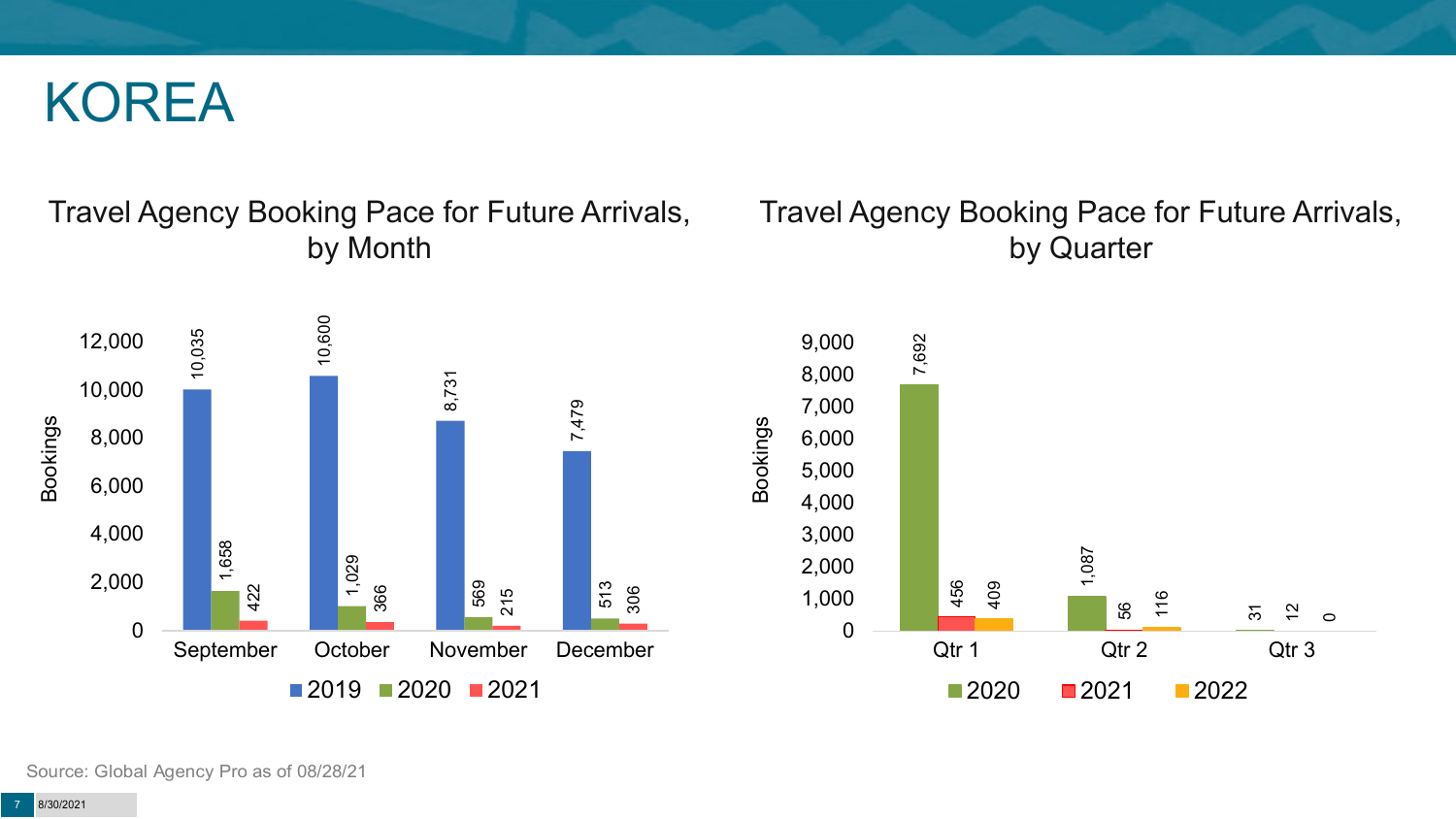#### AUSTRALIA

Travel Agency Booking Pace for Future Arrivals, by Month

#### Travel Agency Booking Pace for Future Arrivals, by Quarter

68

33

17

 $\circ$  $\circ$ 



Source: Global Agency Pro as of 08/28/21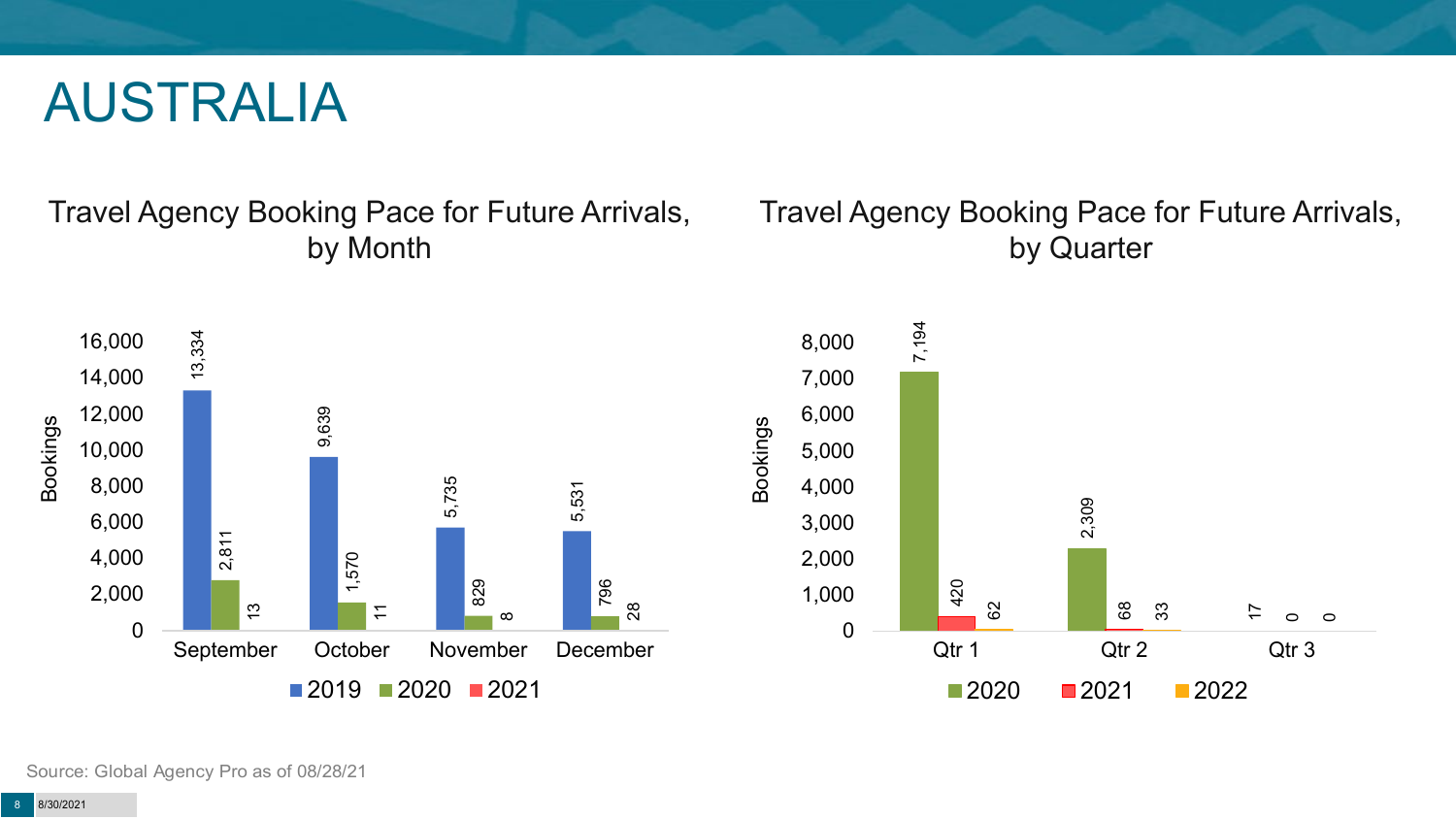# O'ahu by Month 2021







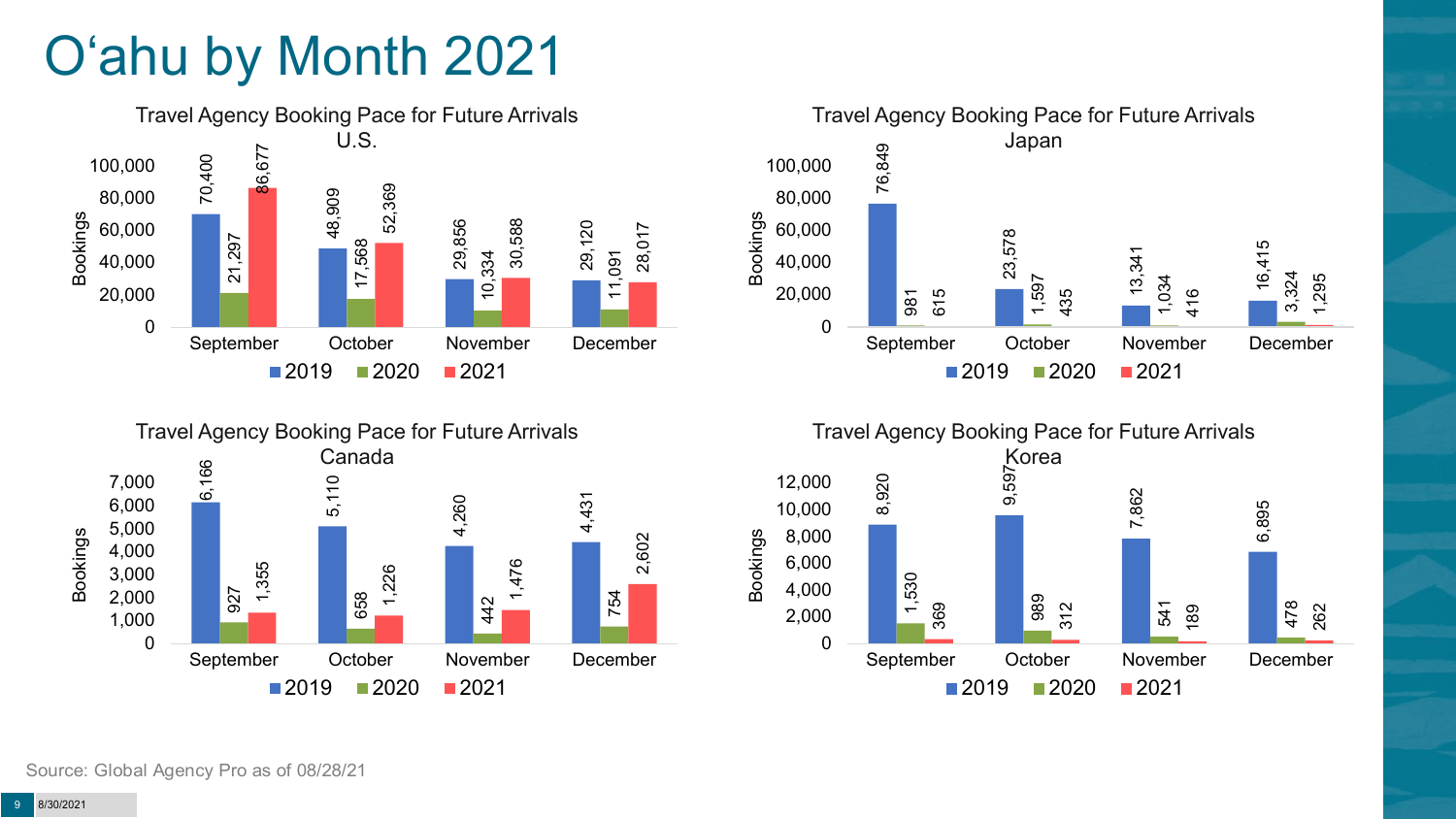# O'ahu by Month 2021 (cont.)

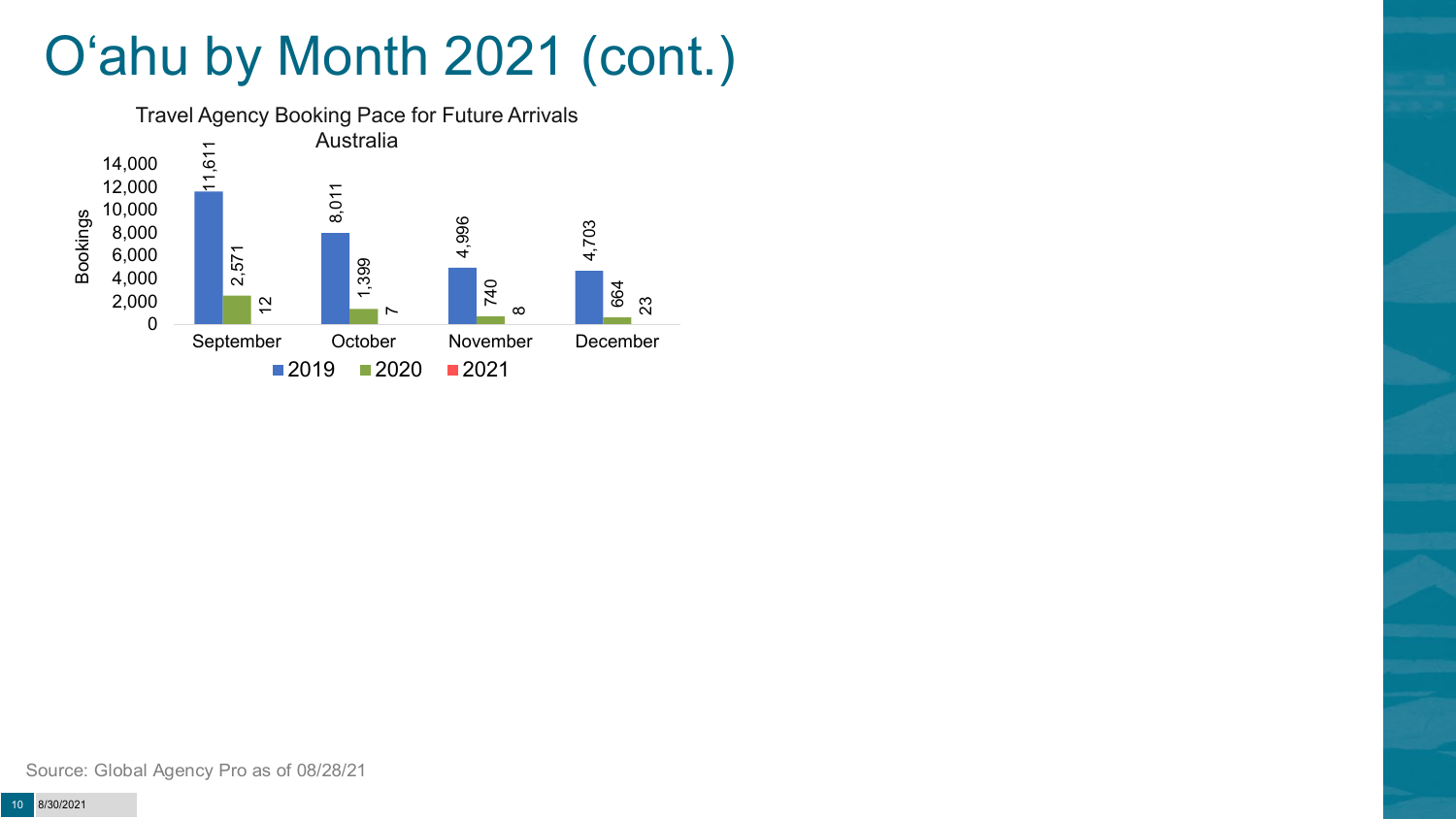### O'ahu by Quarter 2021







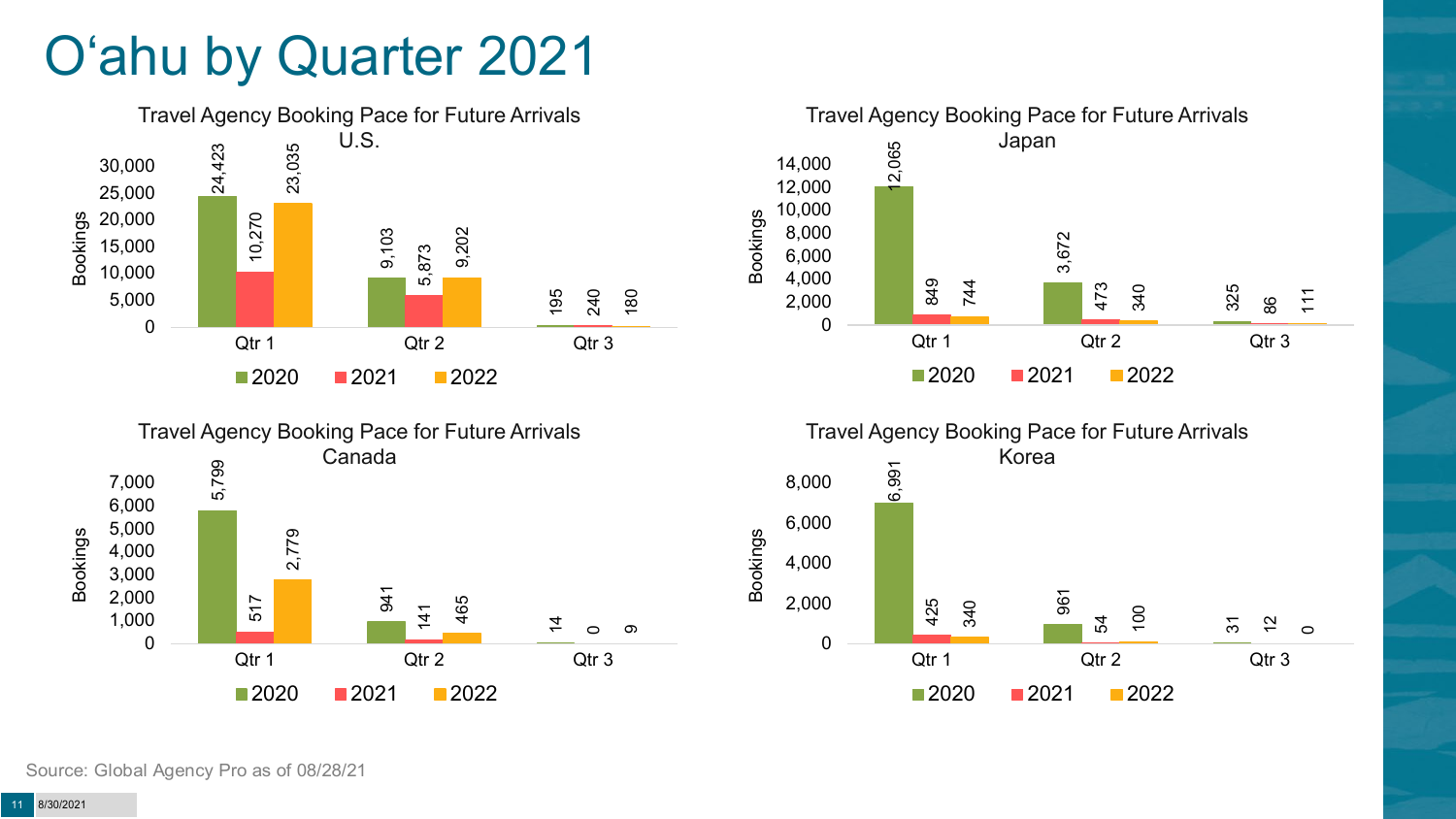### O'ahu by Quarter 2021 (cont.)

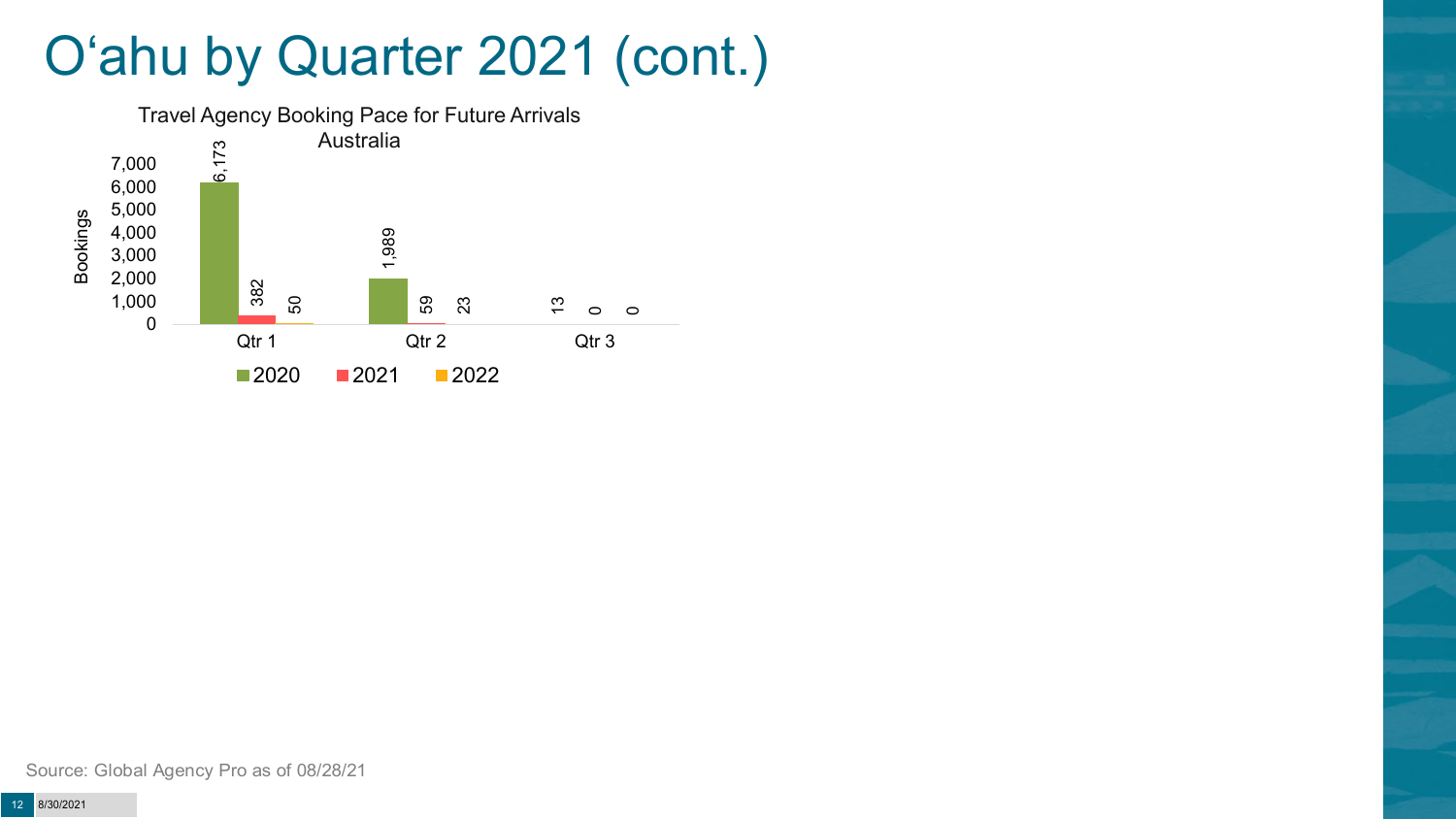## Maui by Month 2021







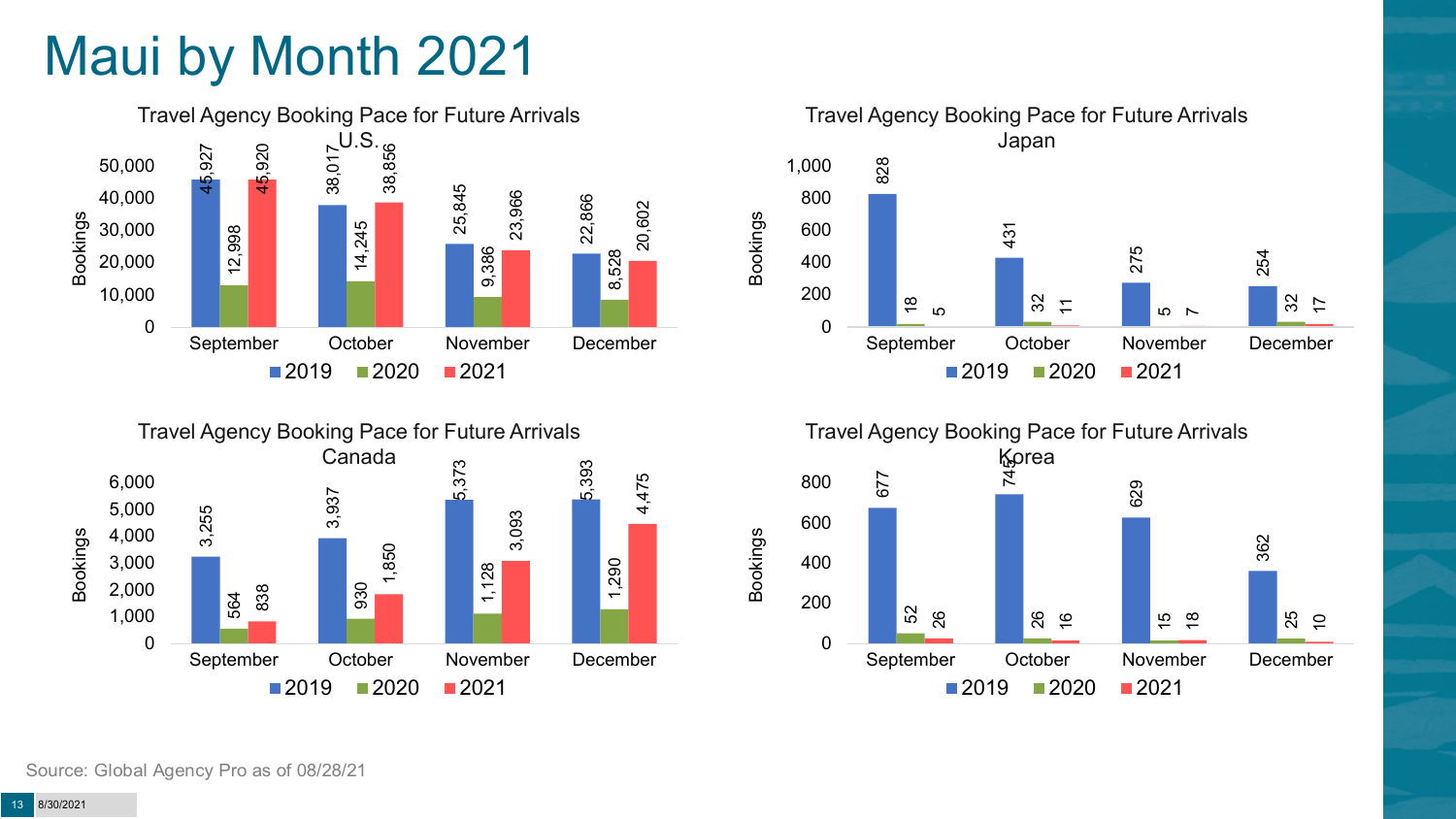# Maui by Month 2021 (cont.)

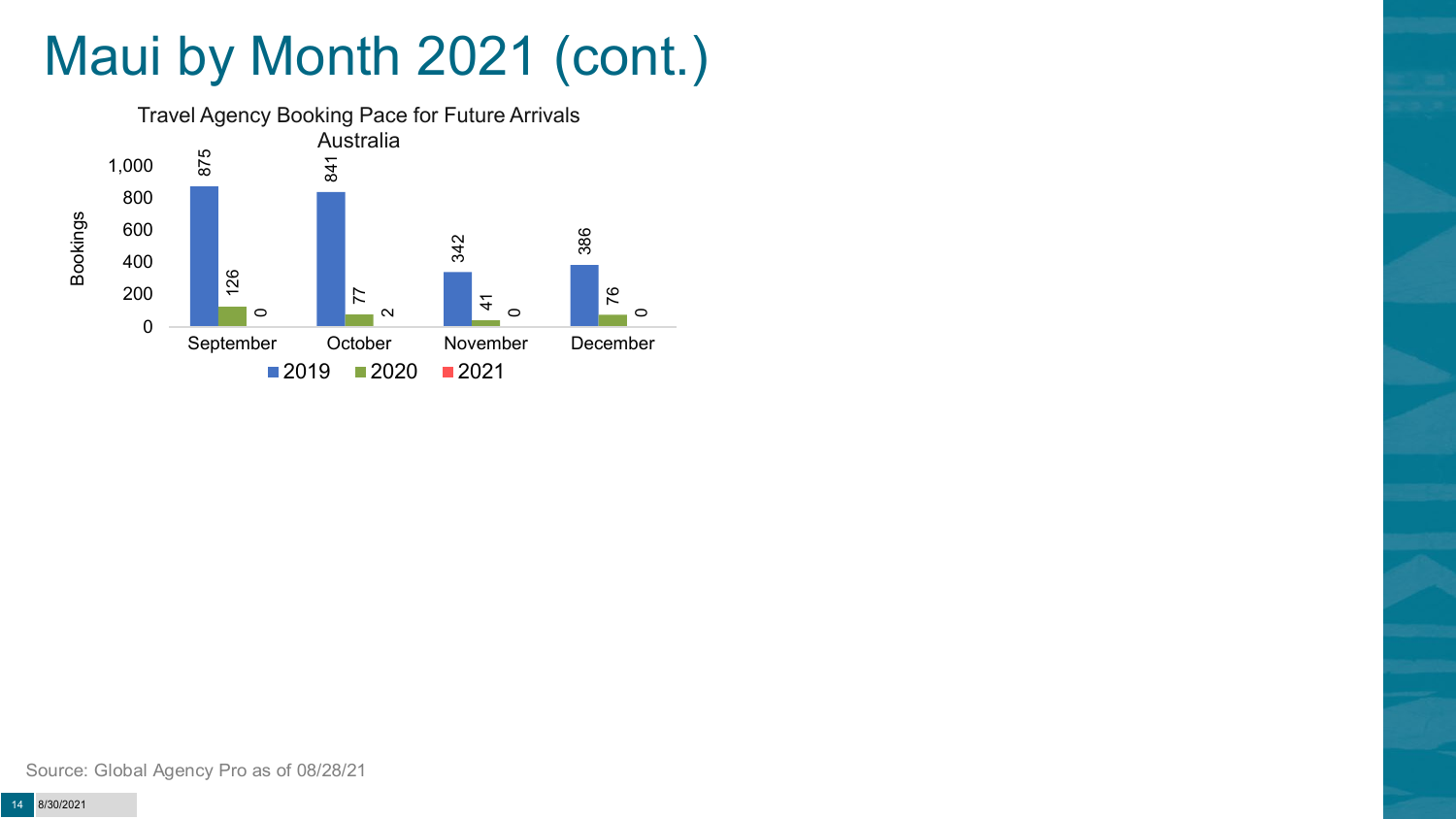#### Maui by Quarter 2021







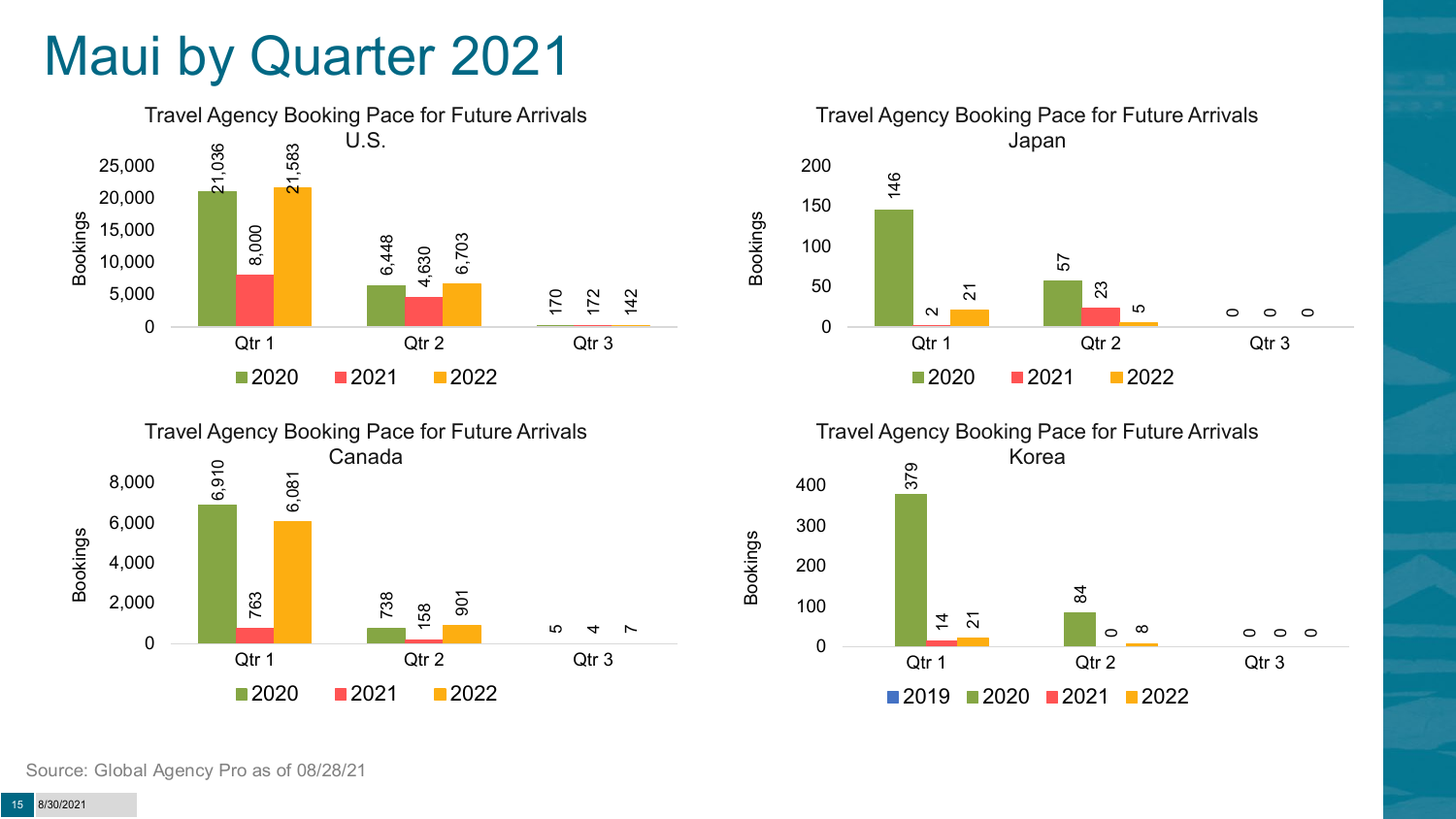### Maui by Quarter 2021 (cont.)

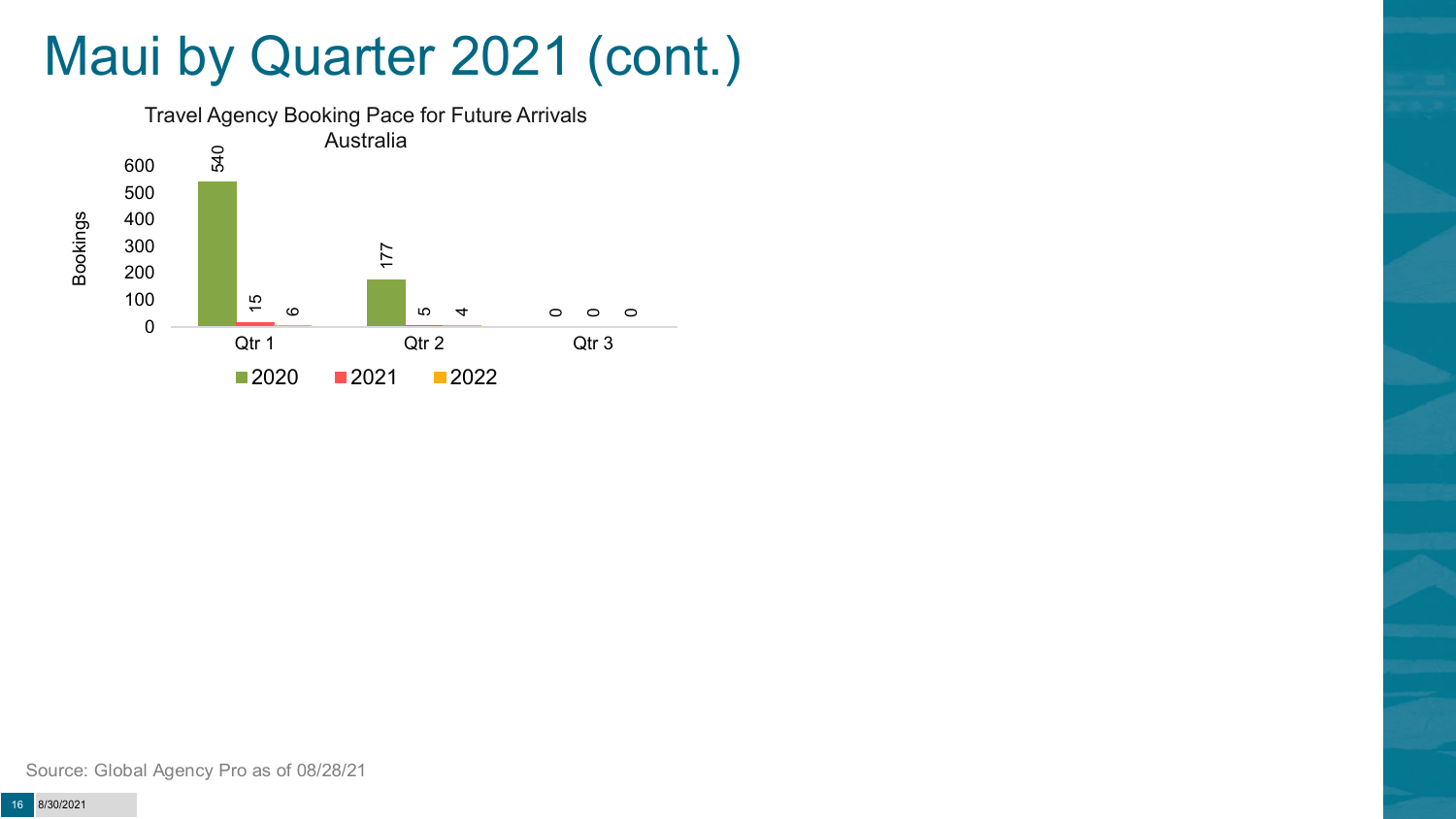# Moloka'i by Month 2021





Travel Agency Booking Pace for Future Arrivals Japan  $\sigma$  $\infty$  $\sim$  0 0 0 0 September October November December 2020 2021

Bookings

Bookings

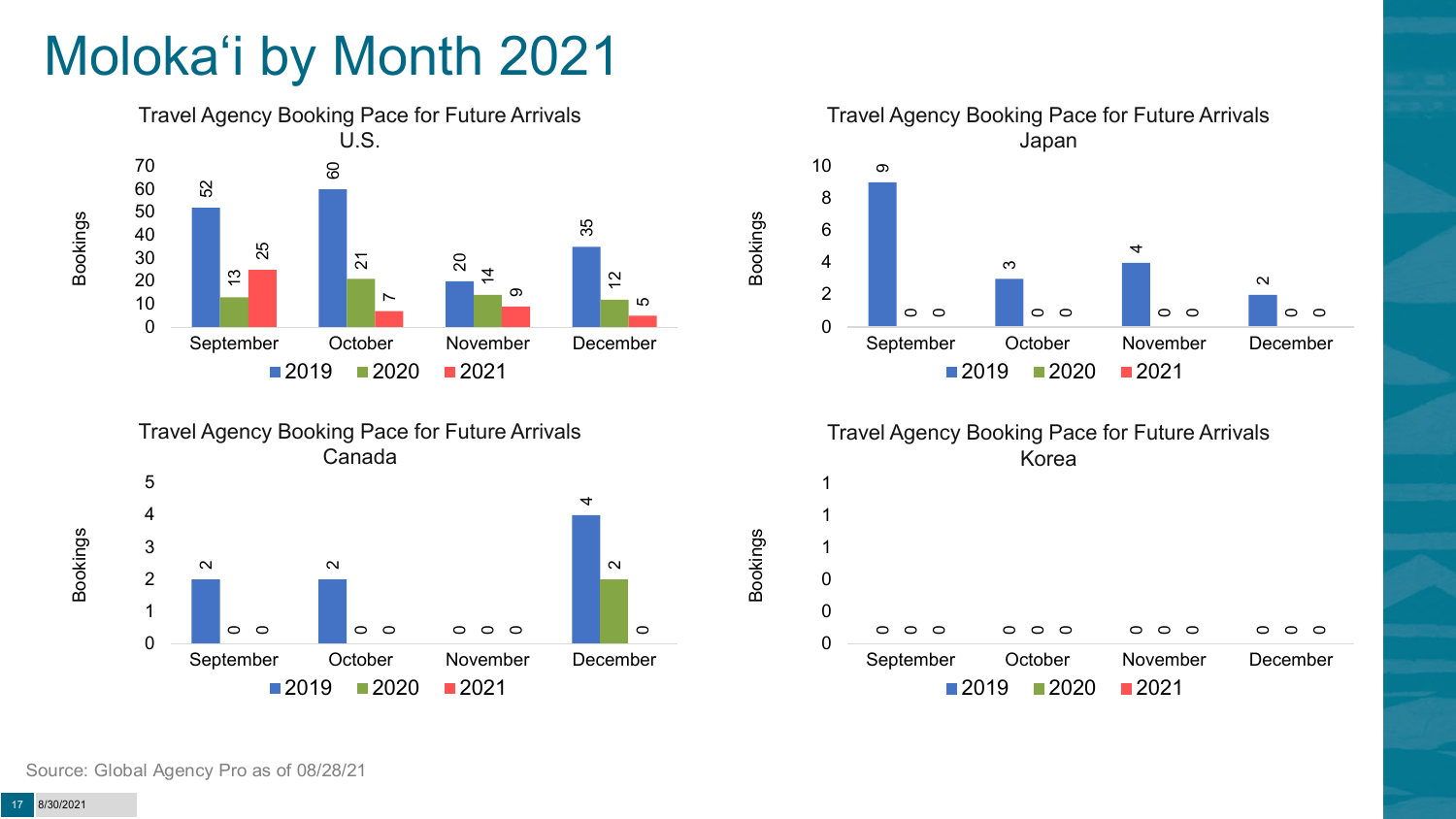# Moloka'i by Month 2021 (cont.)



Source: Global Agency Pro as of 08/28/21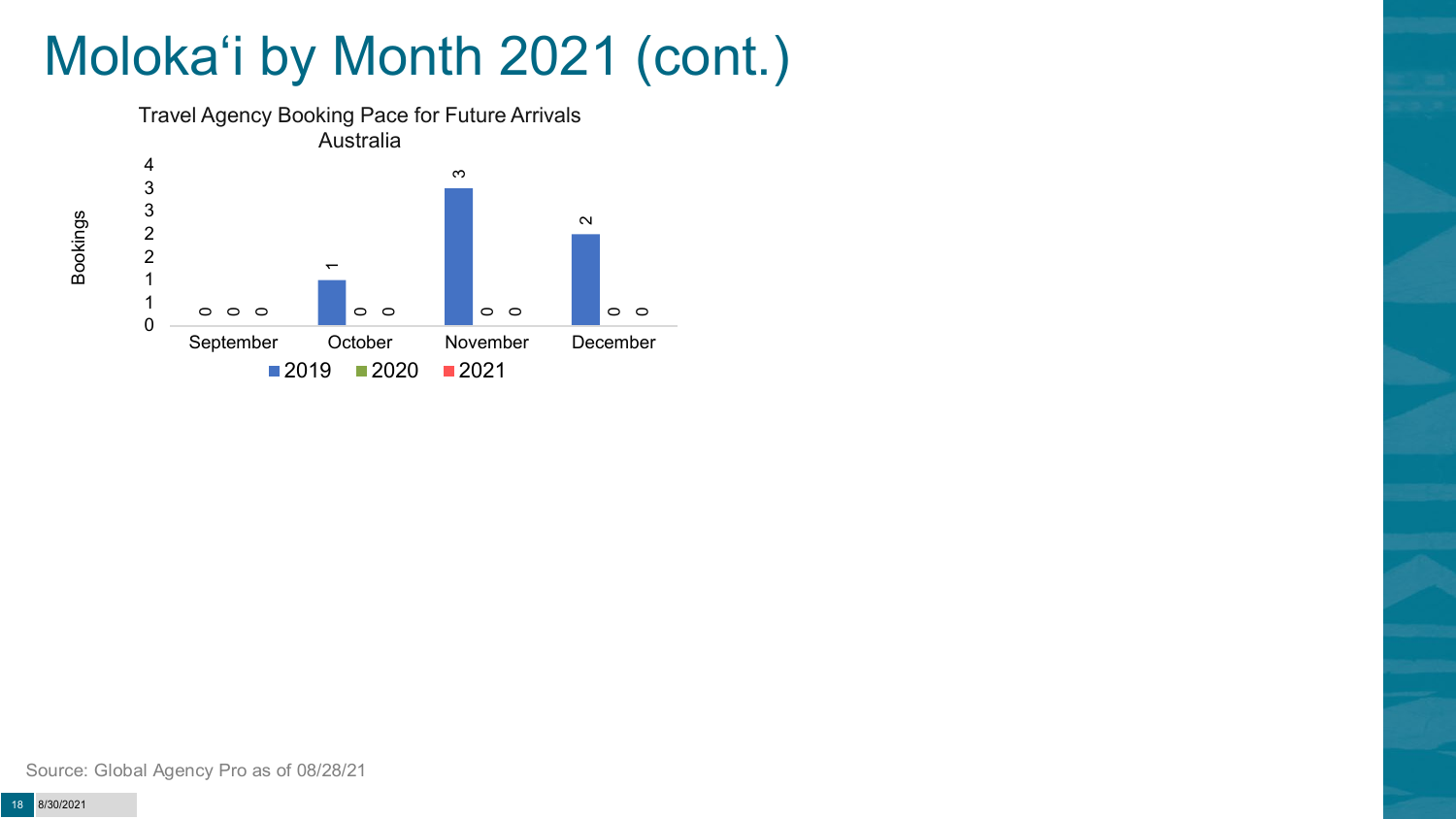### Moloka'i by Quarter 2021







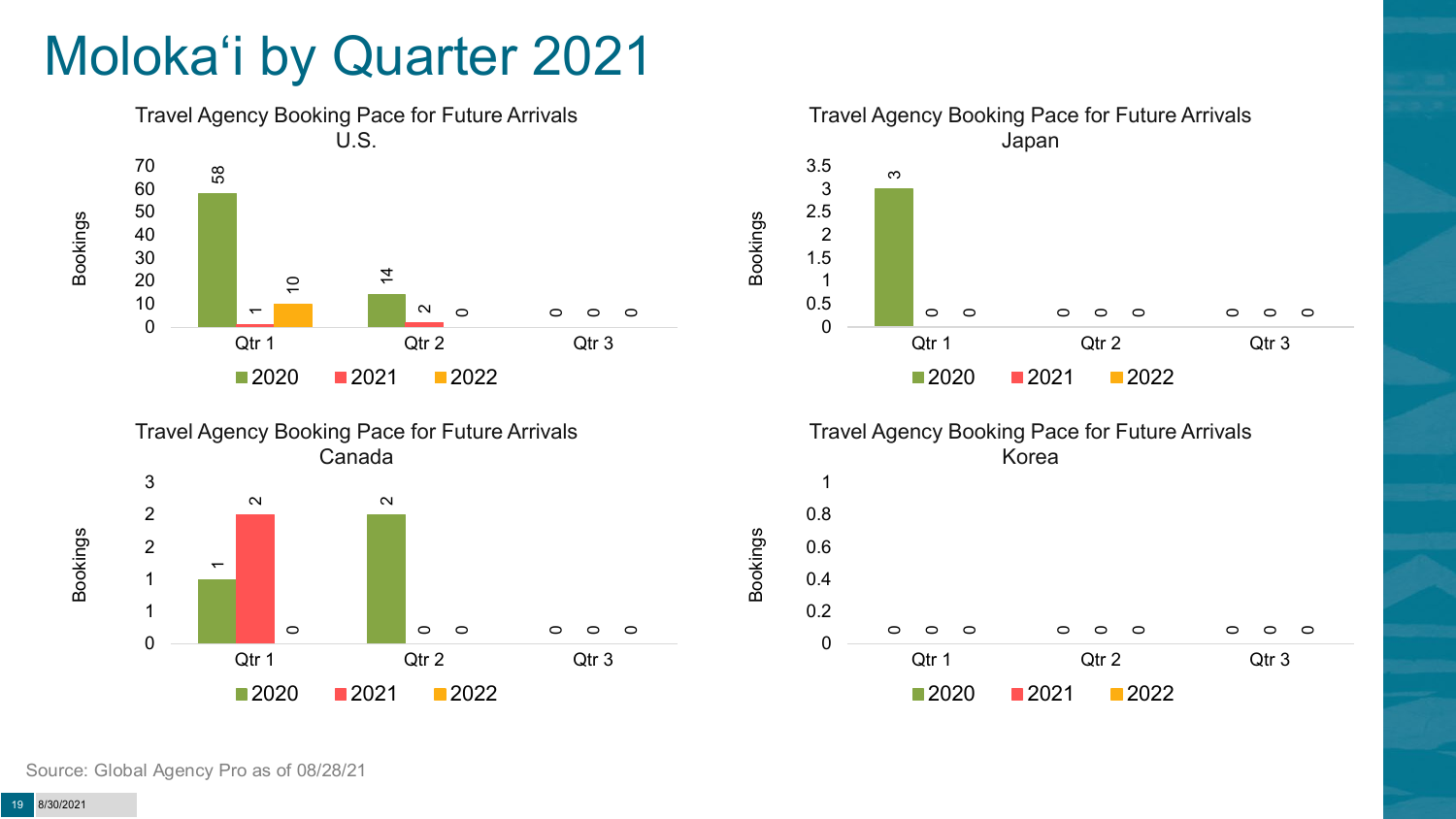#### Moloka'i by Quarter 2021 (cont.)



Source: Global Agency Pro as of 08/28/21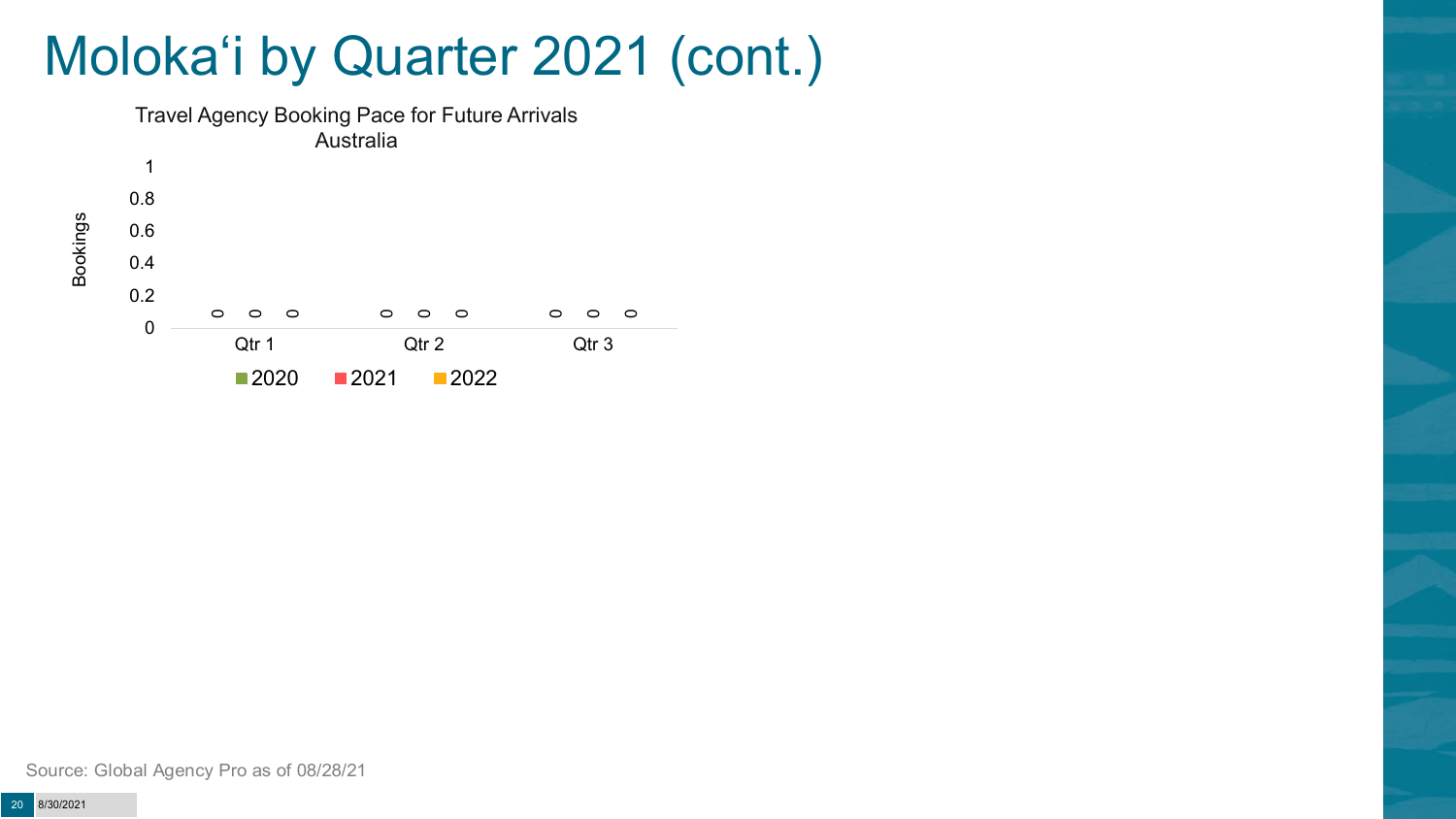# Lāna'i by Month 2021







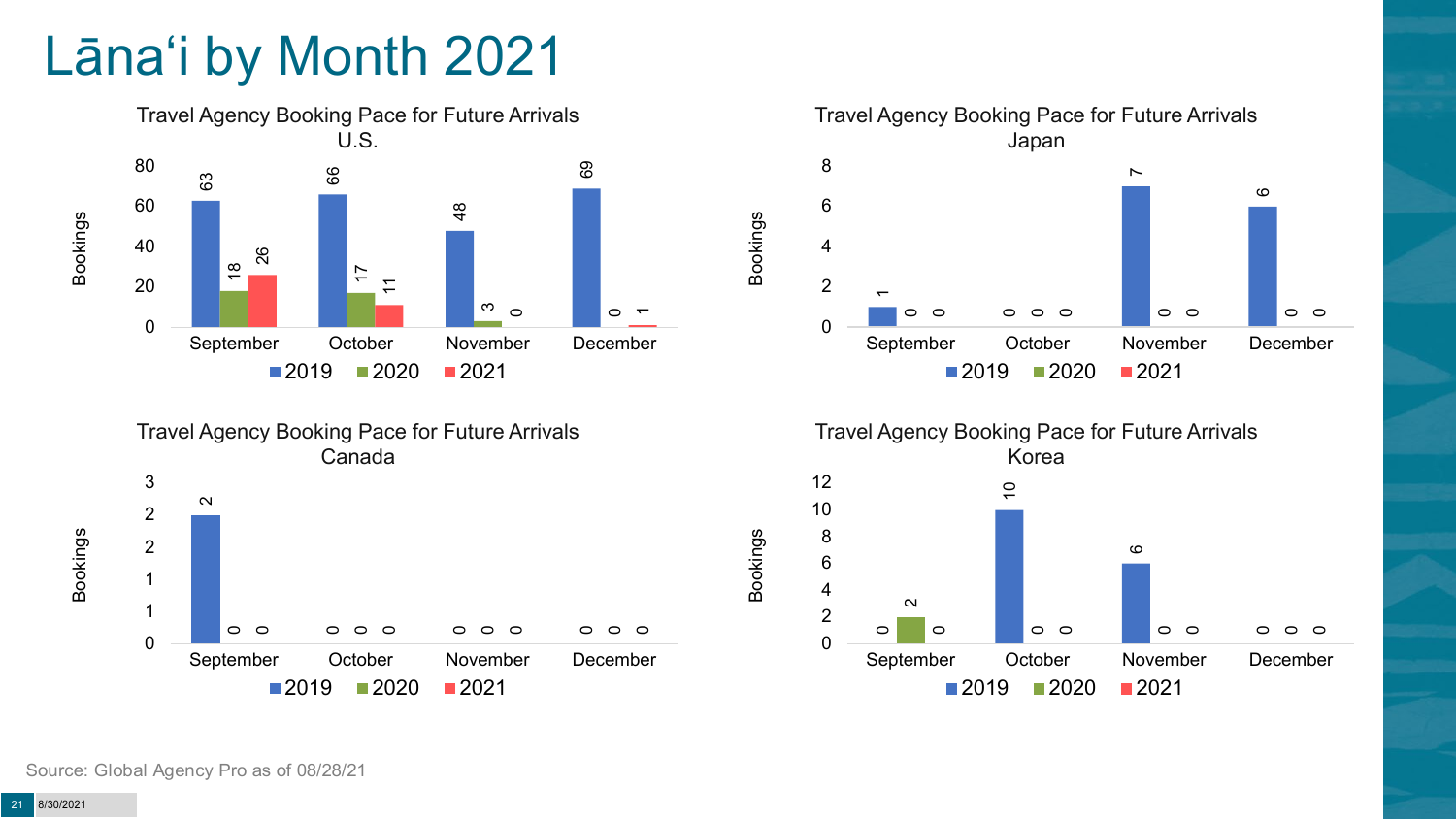# Lāna'i by Month 2021 (cont.)



Source: Global Agency Pro as of 08/28/21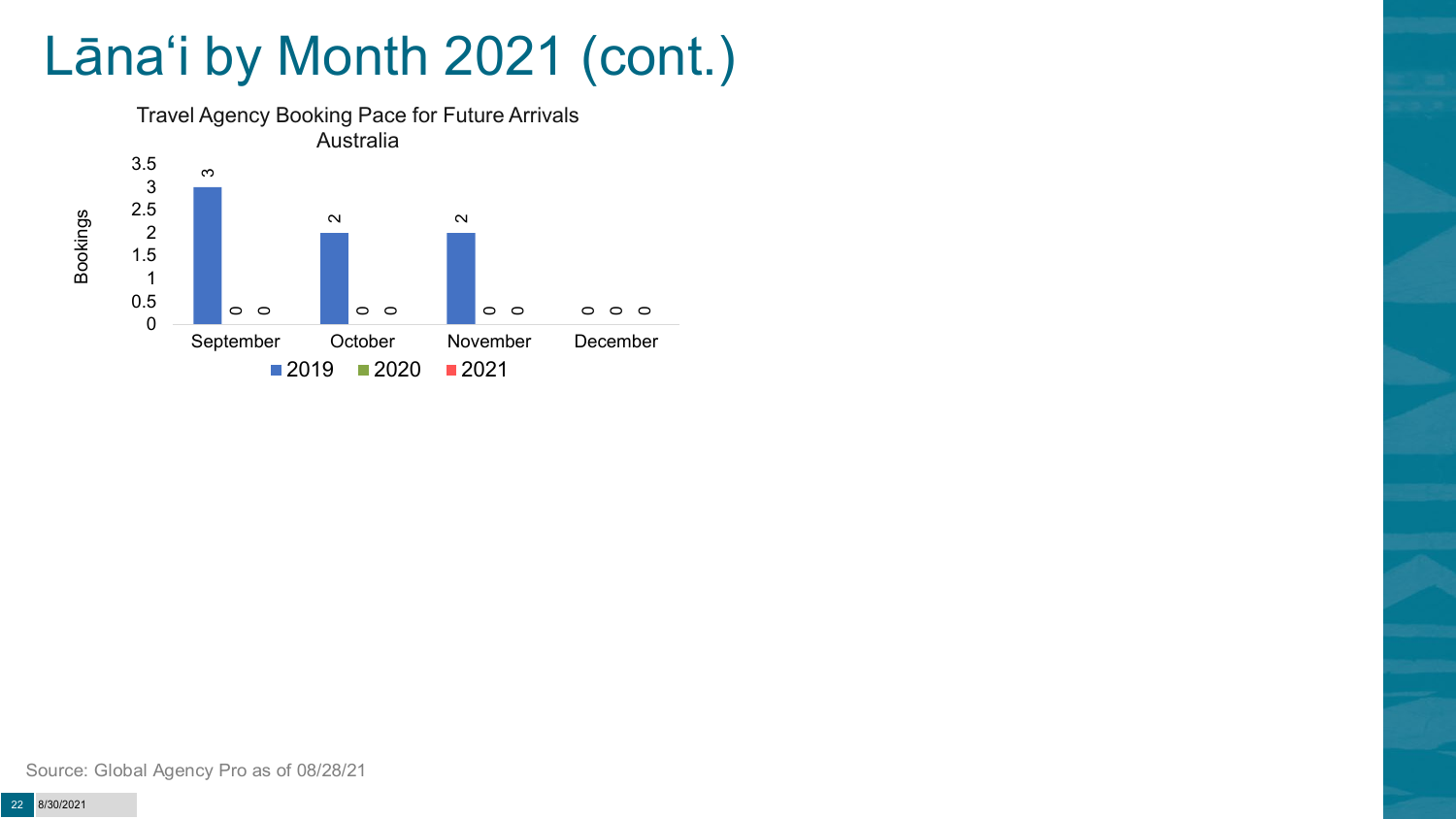#### Lāna'i by Quarter 2021





റ

**2020 2021 2022** 

0

Qtr 1 Qtr 2 Qtr 3

 $\circ$ 

റ

 $\circ$ 

 $\circ$ 

 $\circ$ 

0

 $\circ$ 

Source: Global Agency Pro as of 08/28/21

 $\circ$ 

0

0.2

0.4

 $\circ$ 

 $\circ$ 

 $\circ$ 

**2020 2021 2022** 

0

Qtr 1 Qtr 2 Qtr 3

 $\circ$ 

 $\circ$ 

 $\Omega$ 

 $\circ$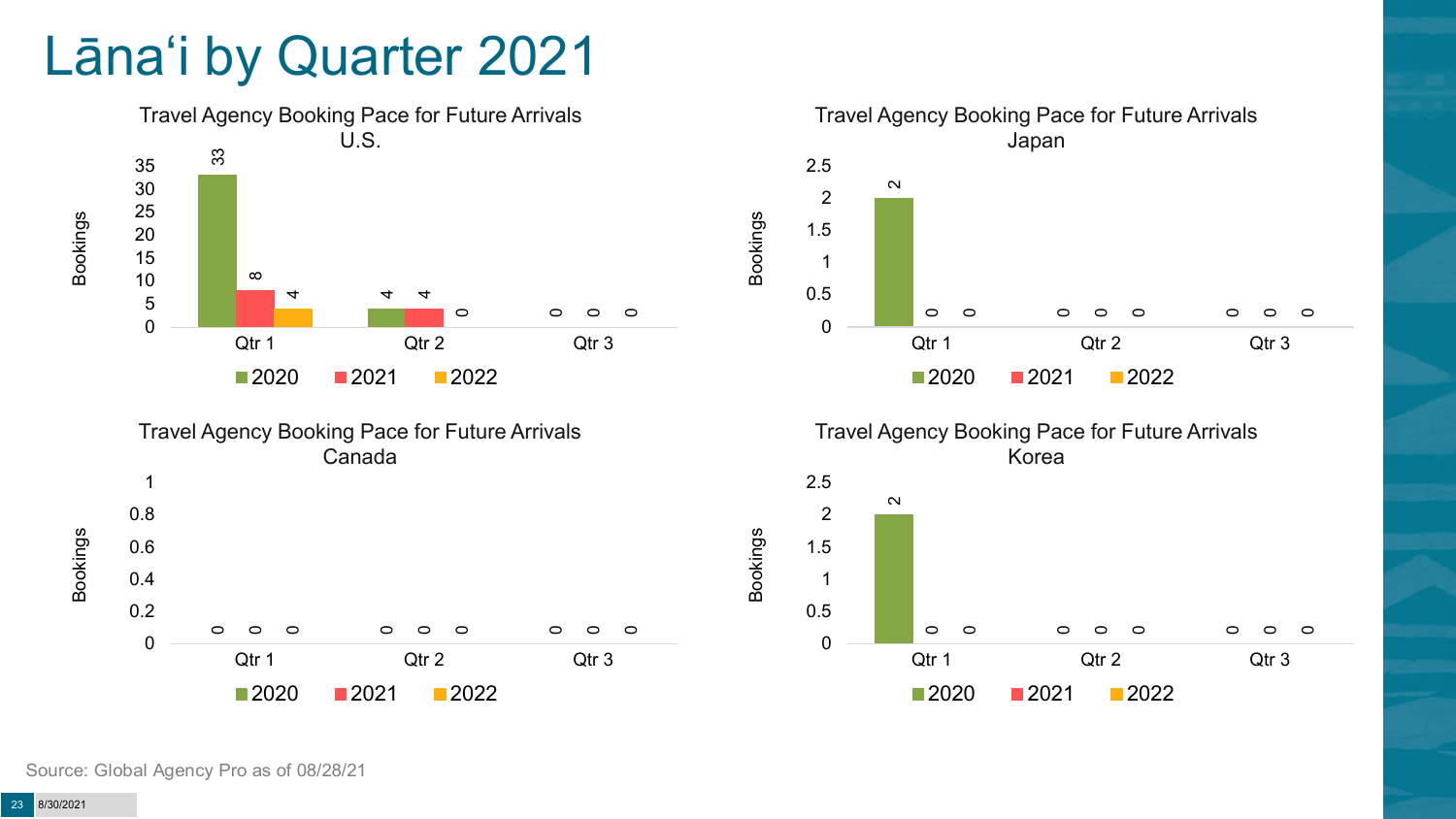Lāna'i by Quarter 2021 (cont.)



Source: Global Agency Pro as of 08/28/21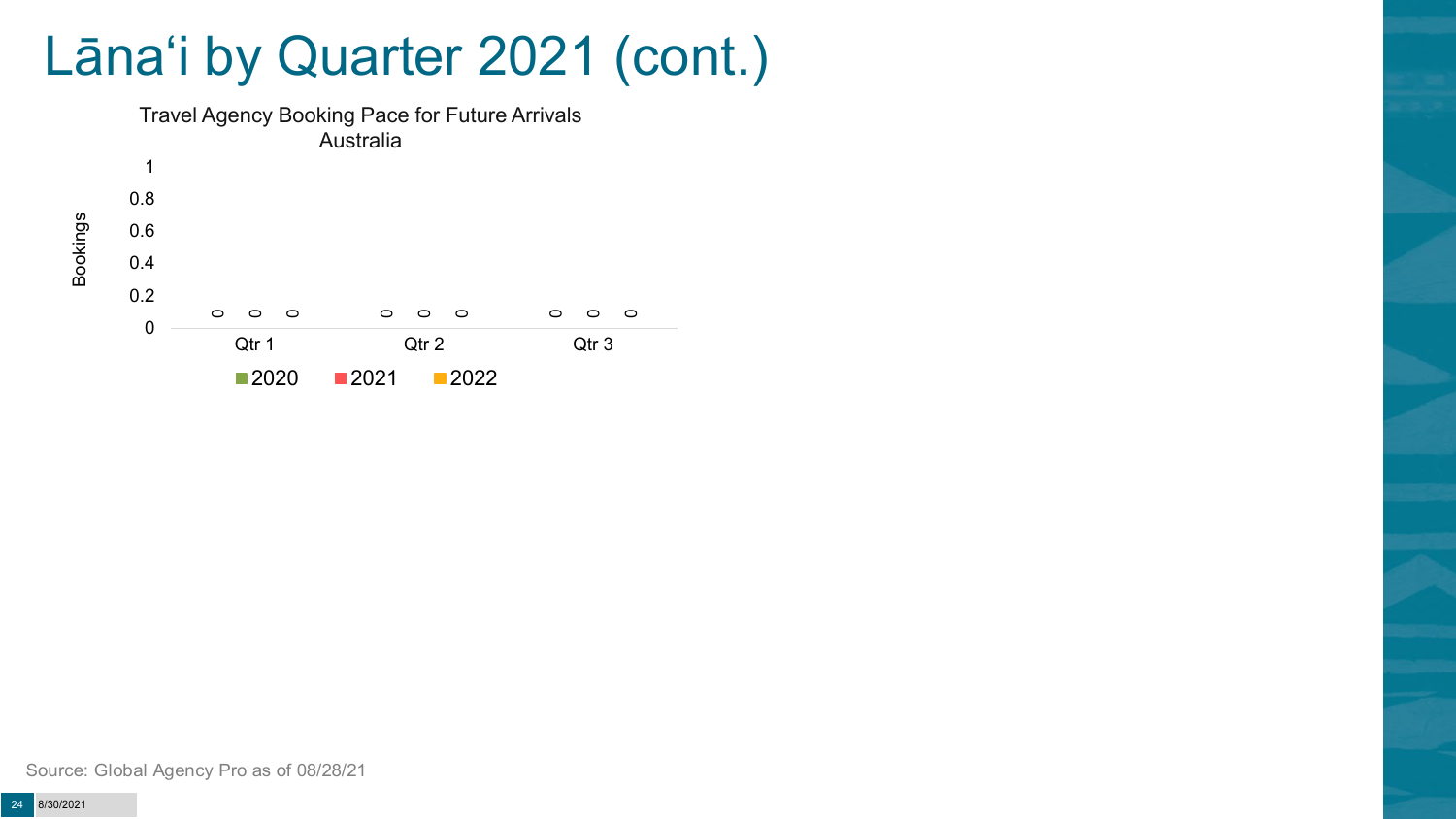# Kaua'i by Month 2021









Bookings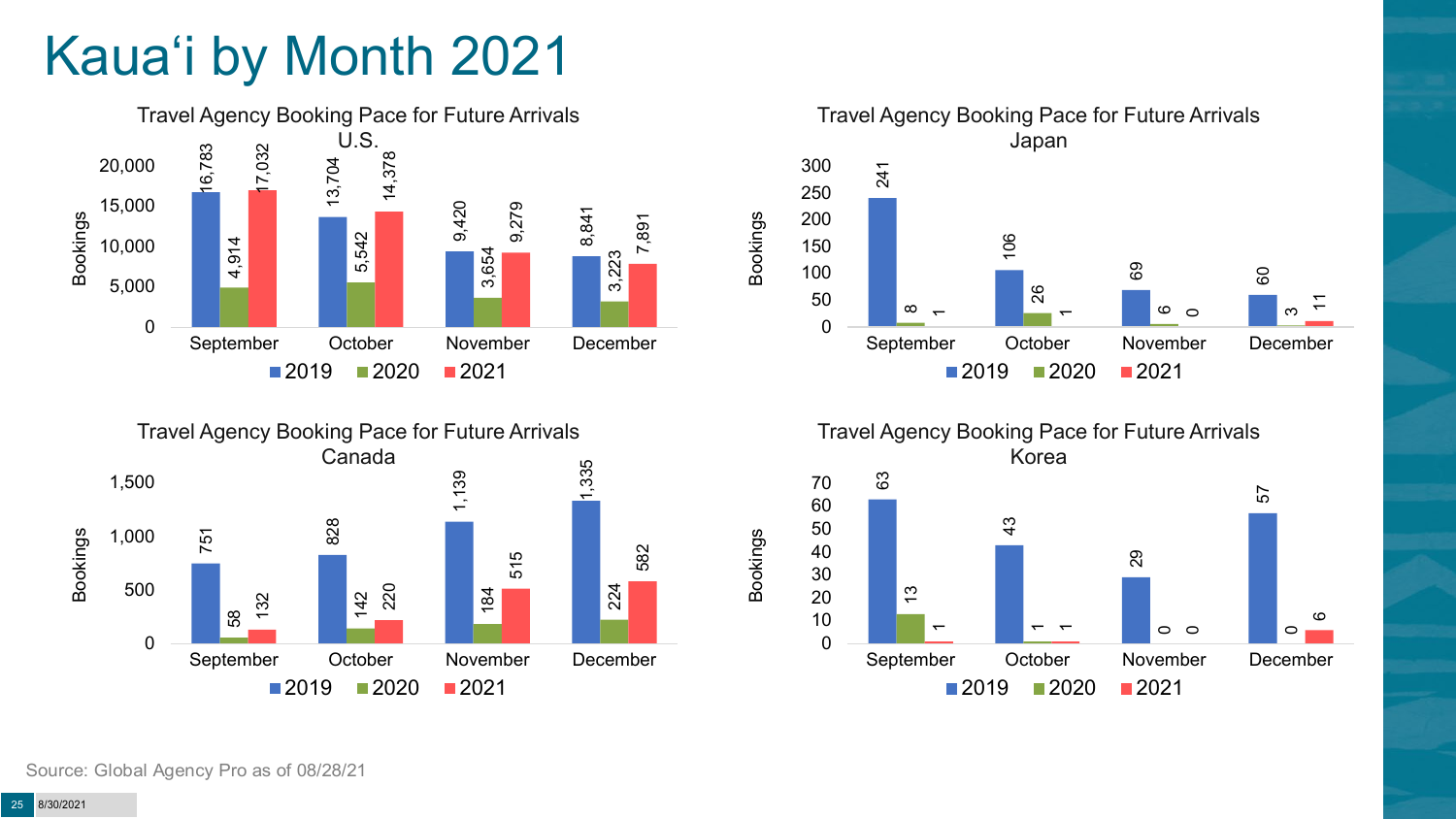# Kaua'i by Month 2021 (cont.)

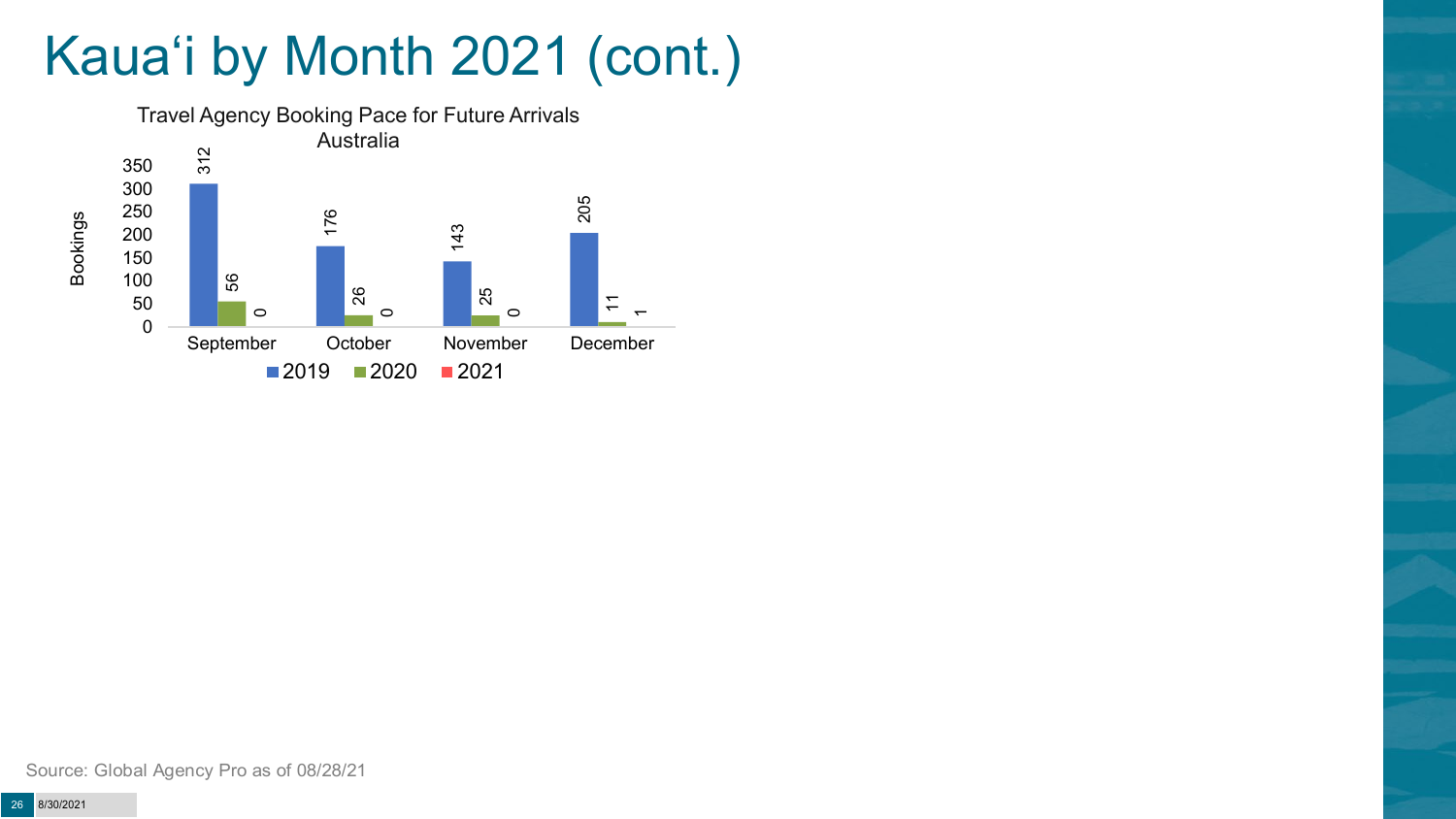### Kaua'i by Quarter 2021







Travel Agency Booking Pace for Future Arrivals Korea

Bookings

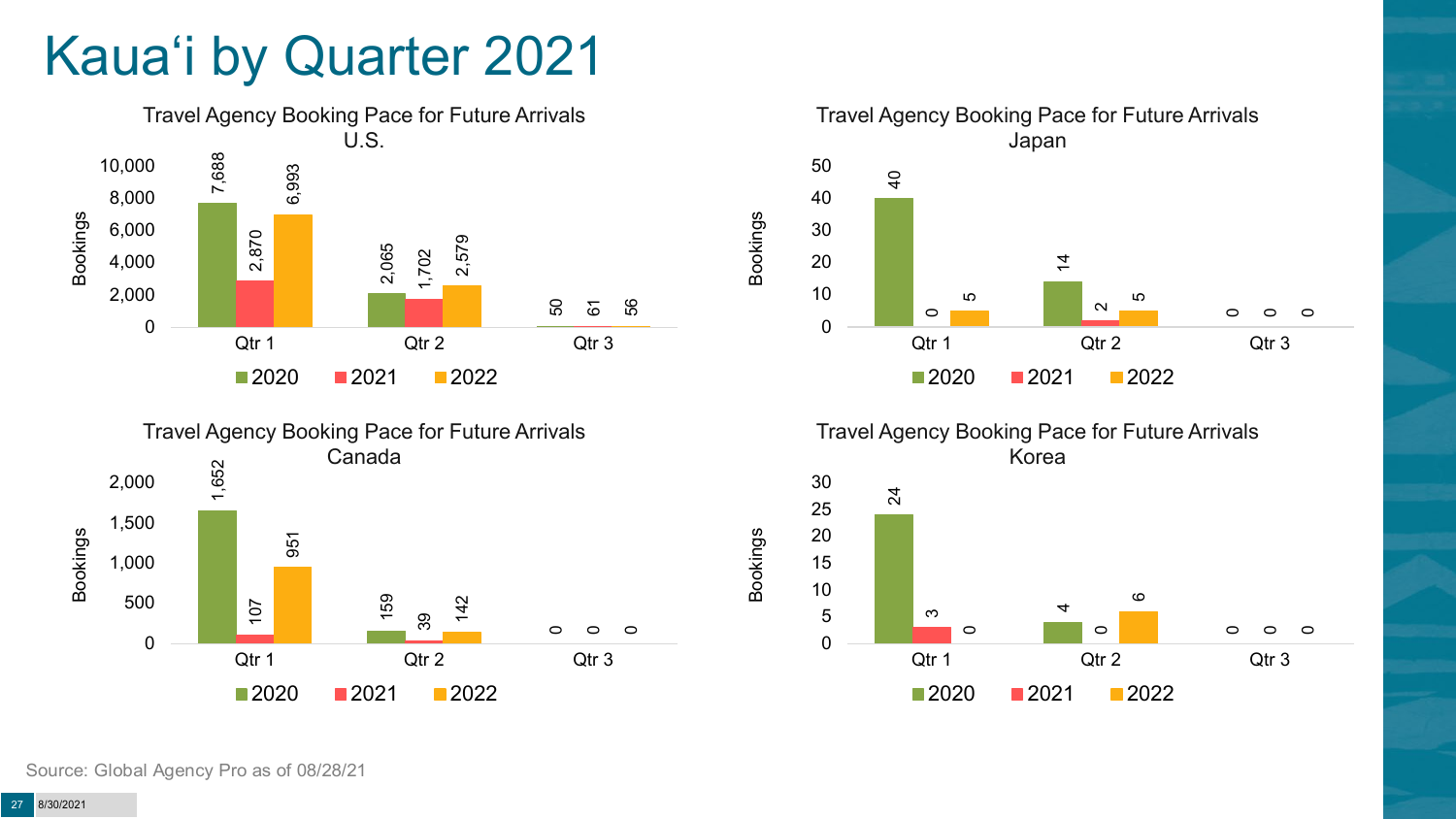### Kaua'i by Quarter 2021 (cont.)

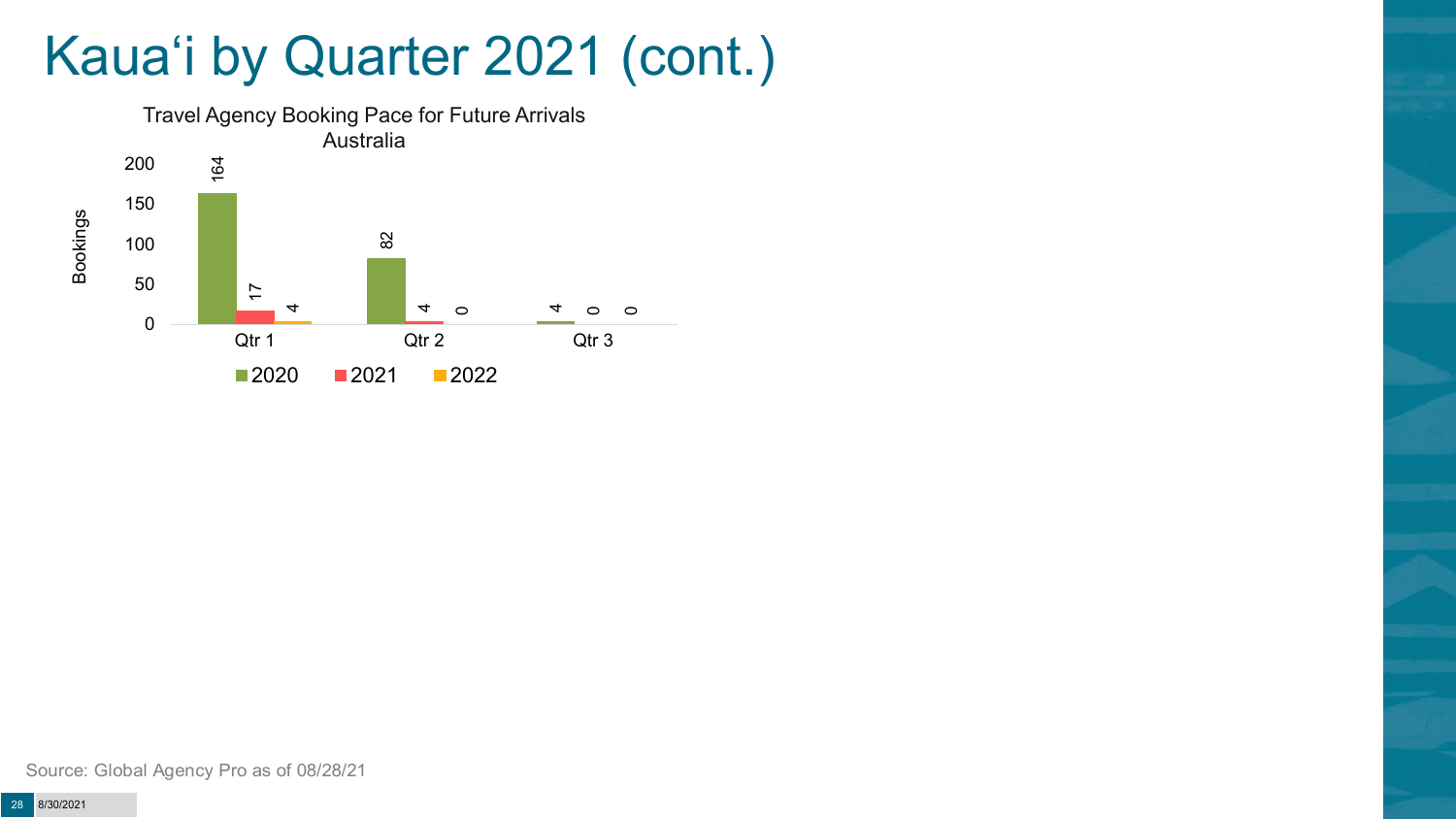# Hawai'i Island by Month 2021







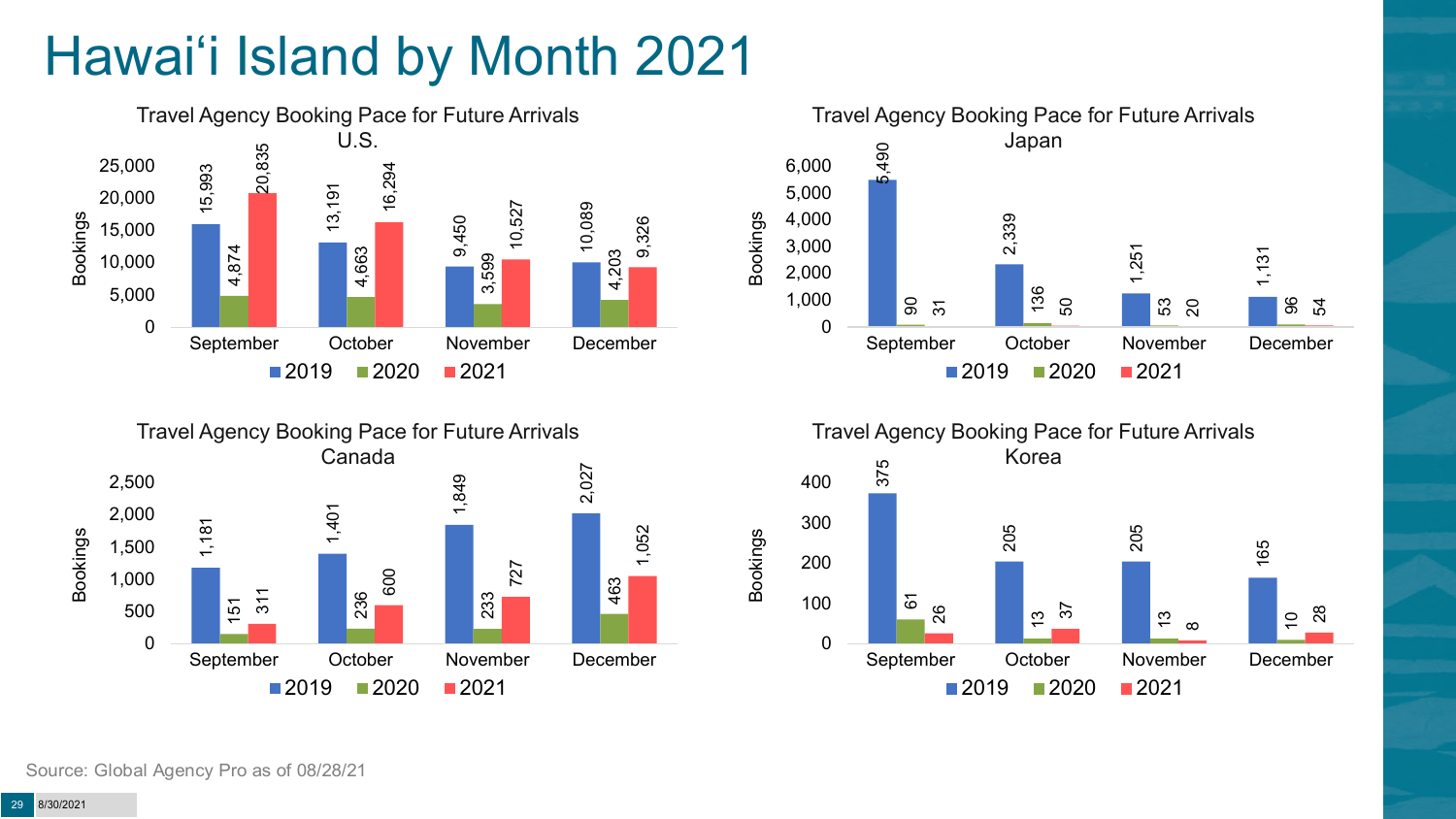# Hawai'i Island by Month 2021 (cont.)

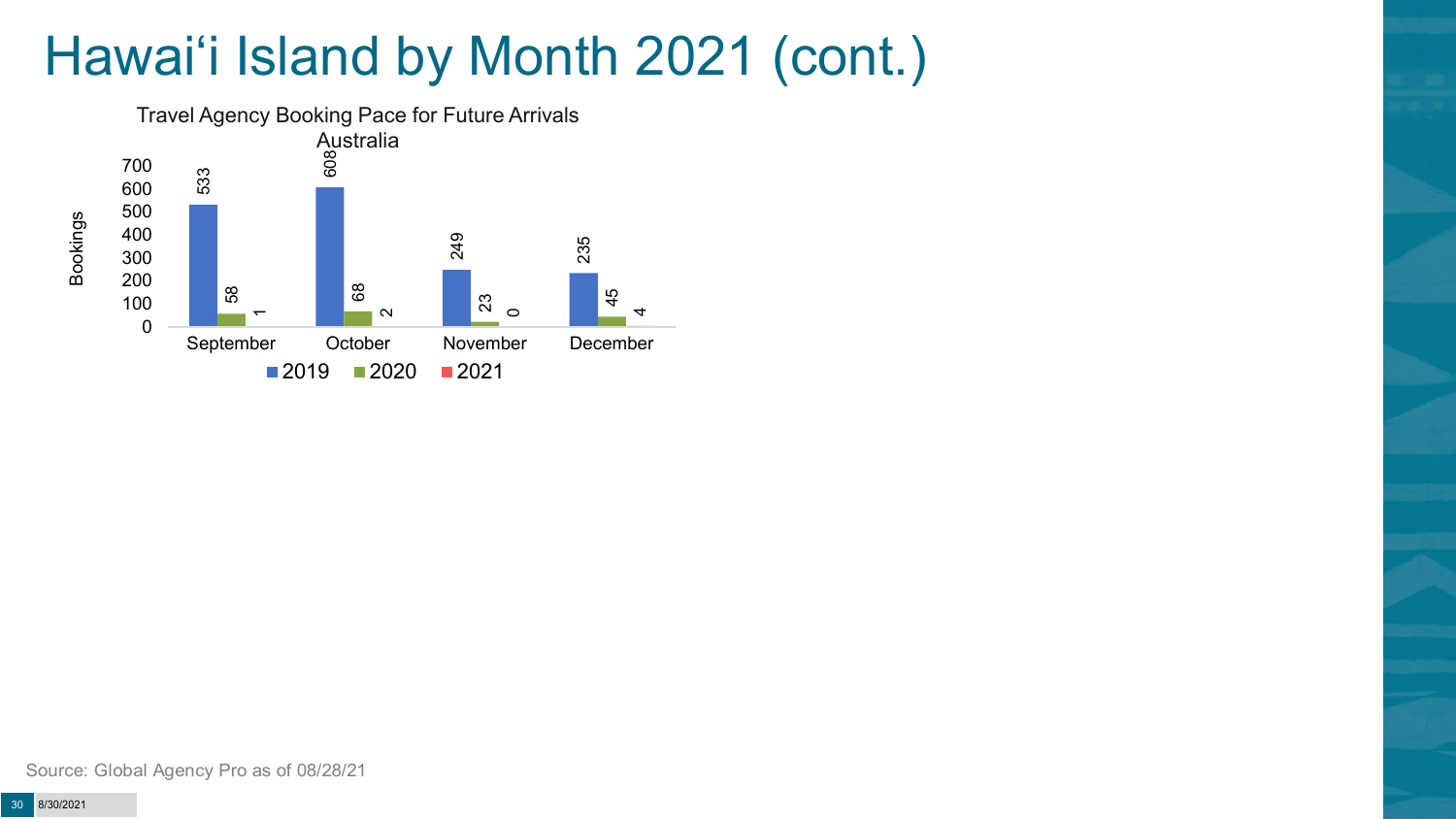# Hawai'i Island by Quarter 2021









Bookings